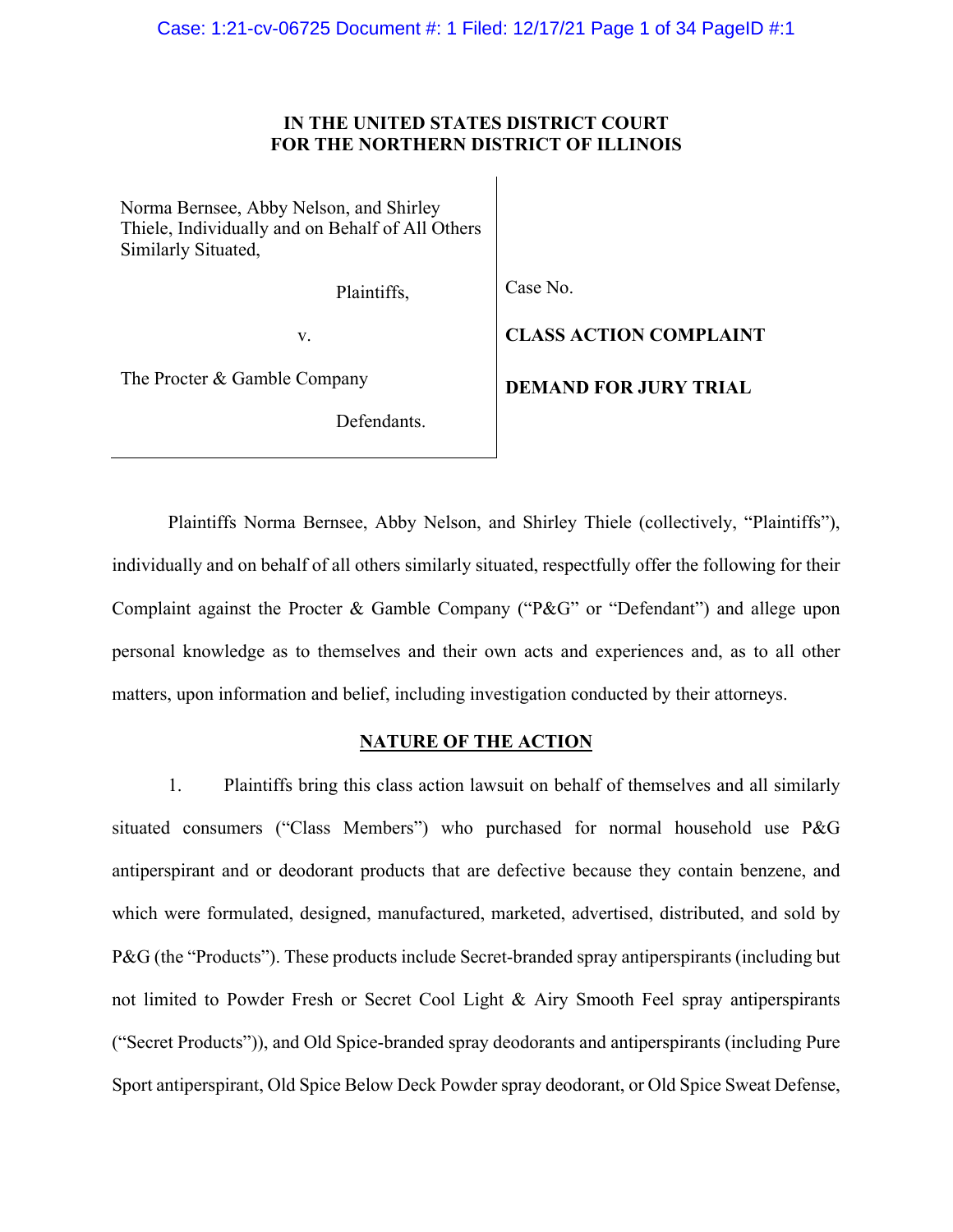# Case: 1:21-cv-06725 Document #: 1 Filed: 12/17/21 Page 2 of 34 PageID #:2

Stronger Swagger antiperspirant ("Old Spice Products")) (collectively, the "Products"). Each of the Products is manufactured, distributed, and sold by P&G to consumers across the United States both in retail establishments and online, including in Illinois and the states where each of the Plaintiffs reside.

2. Upon review of the Plaintiffs' Product UPC Codes and their product Lot Numbers, *each of the Plaintiffs in this matter purchased, and they or their household members used Products and Lots that were specifically identified by an independent testing agency as exceeding the FDA's ceiling of permissible benzene in "cosmetics" and "over-the-counter drugs"*—as the Products are classified.

3. The Products are defective because each contains significant amounts of the chemical benzene, a known human carcinogen that offers no therapeutic deodorant or antiperspirant benefit; yet despite the presence of benzene, P&G represents that the Products are safe and effective for their intended use.

4. Benzene is known to cause cancer in humans. Long-term exposure to this chemical causes harmful effects on the bone marrow, a decrease in red blood cells leading to anemia, and excessive bleeding that can affect the immune system, leading to an increased chance of infection.

5. The FDA instructs that there is no safe level of benzene, and thus it "*should not be employed in the manufacture of drug substances, excipients, and drug products because of [its] unacceptable toxicity*."[1](#page-1-0)

6. FDA guidance provides that "*if [benzene's] use is unavoidable* in order to produce a drug product with a significant therapeutic advance, *then [its] levels should be restricted*" to 2

<span id="page-1-0"></span><sup>&</sup>lt;sup>1</sup> FDA, Q3C-2017 Tables and List Guidance for Industry (dated June 2017, available at: [https://www.fda.gov/media/71737/download,](https://www.fda.gov/media/71737/download) last viewed on December 13, 2021, emphasis added).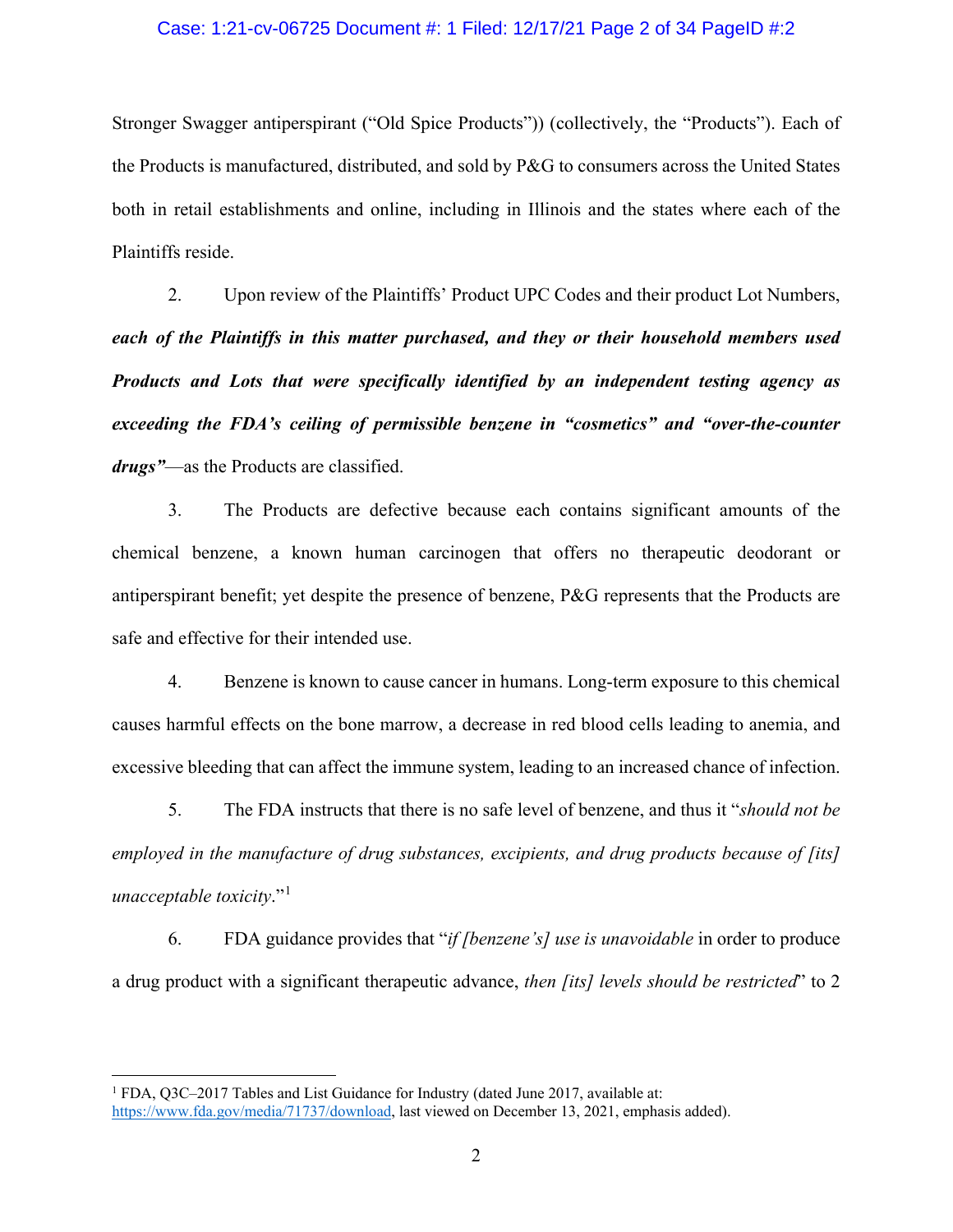# Case: 1:21-cv-06725 Document #: 1 Filed: 12/17/21 Page 3 of 34 PageID #:3

parts per million ("ppm").<sup>[2](#page-2-0)</sup> In these Products, benzene's use is demonstrably avoidable is avoidable and has no therapeutic value.

7. Feasible alternative formulations, designs, and materials are currently available and were available to Defendant at the time the Products were formulated, designed, and manufactured. For example, other manufacturers formulate, produce, and sell non-defective spray deodorants and antiperspirants with formulations that do not include the use of benzene.

8. Before and at the time of their purchases, P&G never notified Plaintiffs or similarly situated consumers of the Products' benzene contamination through its product labels, the ingredients list, other packaging, advertising, or in any other manner, in violation of state and federal law. In fact, even now on P&G's customer service recording about a recall of these Products, it claims "*benzene is not an ingredient in any of our products*."[3](#page-2-1)

9. Over the course of several decades, P&G has gained the trust of consumers, who reasonably believed that its products, including the defective Products at issue, are made with quality materials, and can be used safely as intended; yet these Products were not safe. Independent testing of the Products shows them to be adulterated with benzene—and at some of the highest levels of products that were tested.

10. Only recently, on or about November 23, 2021, did P&G acknowledge that certain of its Products include the carcinogenic benzene and pull certain lot numbers of those Products from the market.<sup>[4](#page-2-2)</sup>

11. However, in its press release, on its website, and even on its consumer assistance phone recordings—and directly contrary to the guidance of the FDA and the CDC (discussed

<span id="page-2-0"></span><sup>2</sup> *Id.* (emphasis added).

<span id="page-2-1"></span><sup>3</sup> P&G Customer Service recording at 888-339-7689 (last heard on December 16, 2021).

<span id="page-2-2"></span><sup>4</sup> [https://secret.com/en-us/aerosol-recall#top;](https://secret.com/en-us/aerosol-recall#top)<https://oldspice.com/en-us/aerosolrecall> (last viewed December 16, 2021).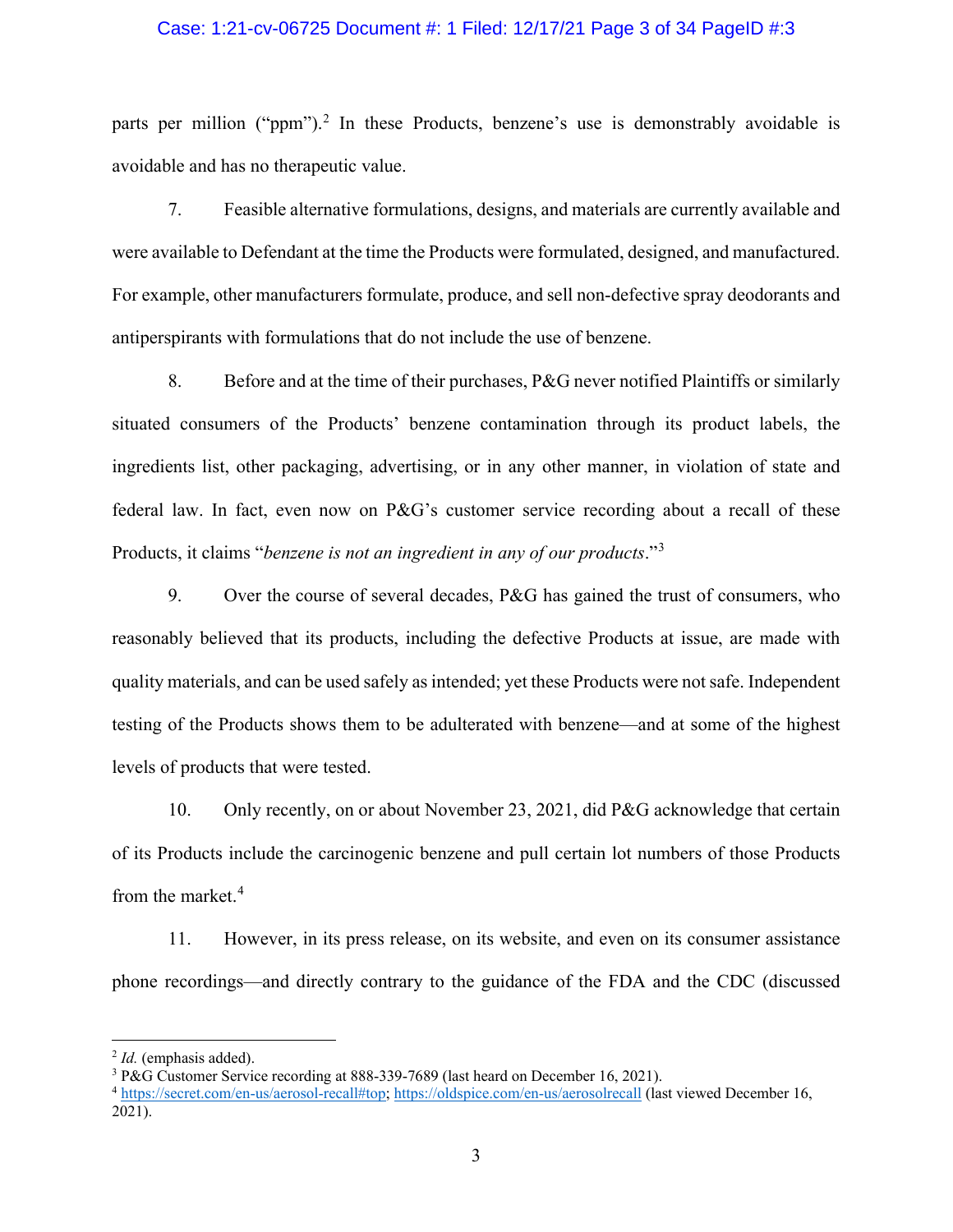# Case: 1:21-cv-06725 Document #: 1 Filed: 12/17/21 Page 4 of 34 PageID #:4

further below)— P&G minimizes the danger of benzene to humans. For example, on both its Secret and Old Spice Product Recall pages, it states in part:

> Benzene is a chemical compound released to the environment by both natural and industrial sources. It is classified as a human carcinogen, a substance that could potentially cause cancer depending on the level and extent of exposure. Benzene is ubiquitous in the environment. Humans around the world have daily exposures to it indoors and outdoors from multiple sources. Benzene can be absorbed, to varying degrees, by inhalation, through the skin, and orally. Based on exposure modeling and the cancer risk assessments published under the Environmental Protection Agency (EPA) (IRIS database), *daily exposure to benzene in the recalled products at the levels detected in our testing would not be expected to cause adverse health consequences.*[5](#page-3-0)

12. Moreover, on its recall websites, P&G encourages consumers to "stop using these specific aerosol products and appropriately discard them"—which would eliminate the likelihood of future testing of the Products.<sup>[6](#page-3-1)</sup>

13. Despite P&G's "assurances" to consumers, Valisure found up to 17.7 ppm (almost 9 times the 2 ppm ceiling set by the FDA) in its Products.<sup>[7](#page-3-2)</sup> P&G's dismissive representations about the recall and its defensive stance to this recall undercuts the FDA and CDC's efforts to protect consumers' health.

14. Because Plaintiffs and Class Members purchased worthless and, worse, they purchased and used Products that are dangerous to their health, they have suffered losses. Plaintiffs seek damages and equitable remedies on behalf of themselves and the proposed Classes, defined herein.

<span id="page-3-0"></span><sup>5</sup> *Id.*

<span id="page-3-1"></span><sup>6</sup> *Id.*

<span id="page-3-2"></span><sup>7</sup> <https://www.valisure.com/wp-content/uploads/Valisure-FDA-Citizen-Petition-on-Body-Spray-v4.0-3.pdf> at p. 12 (last viewed December 16, 2021).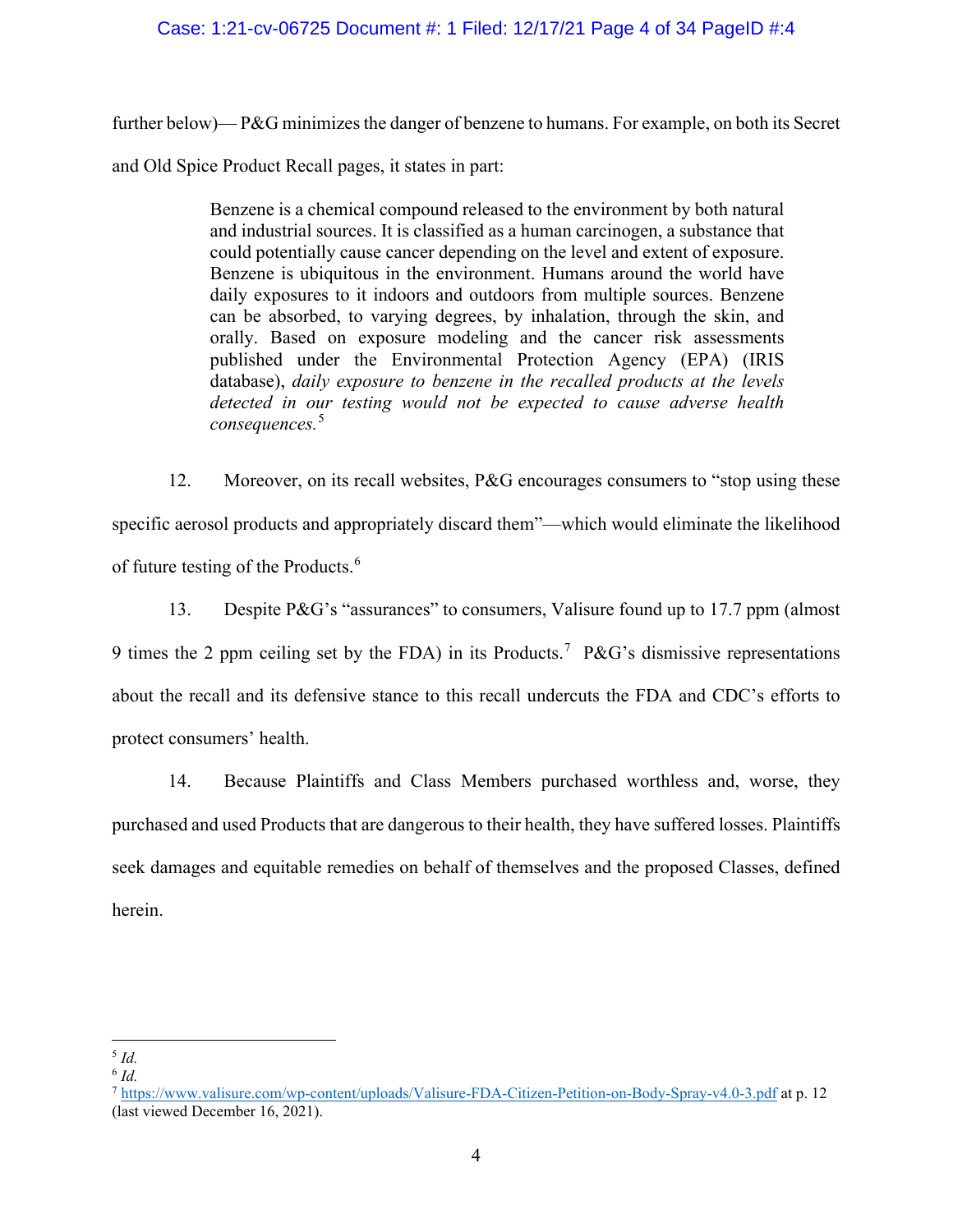#### **PARTIES**

# **A. Plaintiffs**

15. Plaintiff Norma Bernsee is a resident and citizen of Brookfield, Cook County, Illinois who purchased and used Secret Antiperspirant Products within the relevant time period.

16. Plaintiff Abby Nelson is a resident and citizen of Cleveland, Bradley County, Tennessee who purchased and whose household used Secret and Old Spice Products within the relevant time period.

17. Plaintiff Shirley Thiele is a resident and citizen of Farmington, San Juan County, New Mexico who purchased and whose household used Secret and Old Spice Products within the relevant time period.

# **B. Defendant**

18. Defendant The Procter & Gamble Company is multinational company that has been incorporated under the laws of the State of Ohio since 1905. Its corporate headquarters are located at 6280 Center Hill Ave Cincinnati, OH. P&G manufactures, distributes, markets and/or sells personal care products nationwide, including the Secret Antiperspirants and Old Spice Deodorants at issue in this matter. P&G may be served via its registered agent at: CT Corporation System, 4400 Easton Commons Way, Suite 125, Columbus Ohio 43219.

19. Upon information and belief, the planning and execution of the advertising, marketing, labeling, packaging, testing, and/or corporate operations concerning the Products and the claims alleged herein was primarily carried out at P&G's headquarters and facilities within Ohio.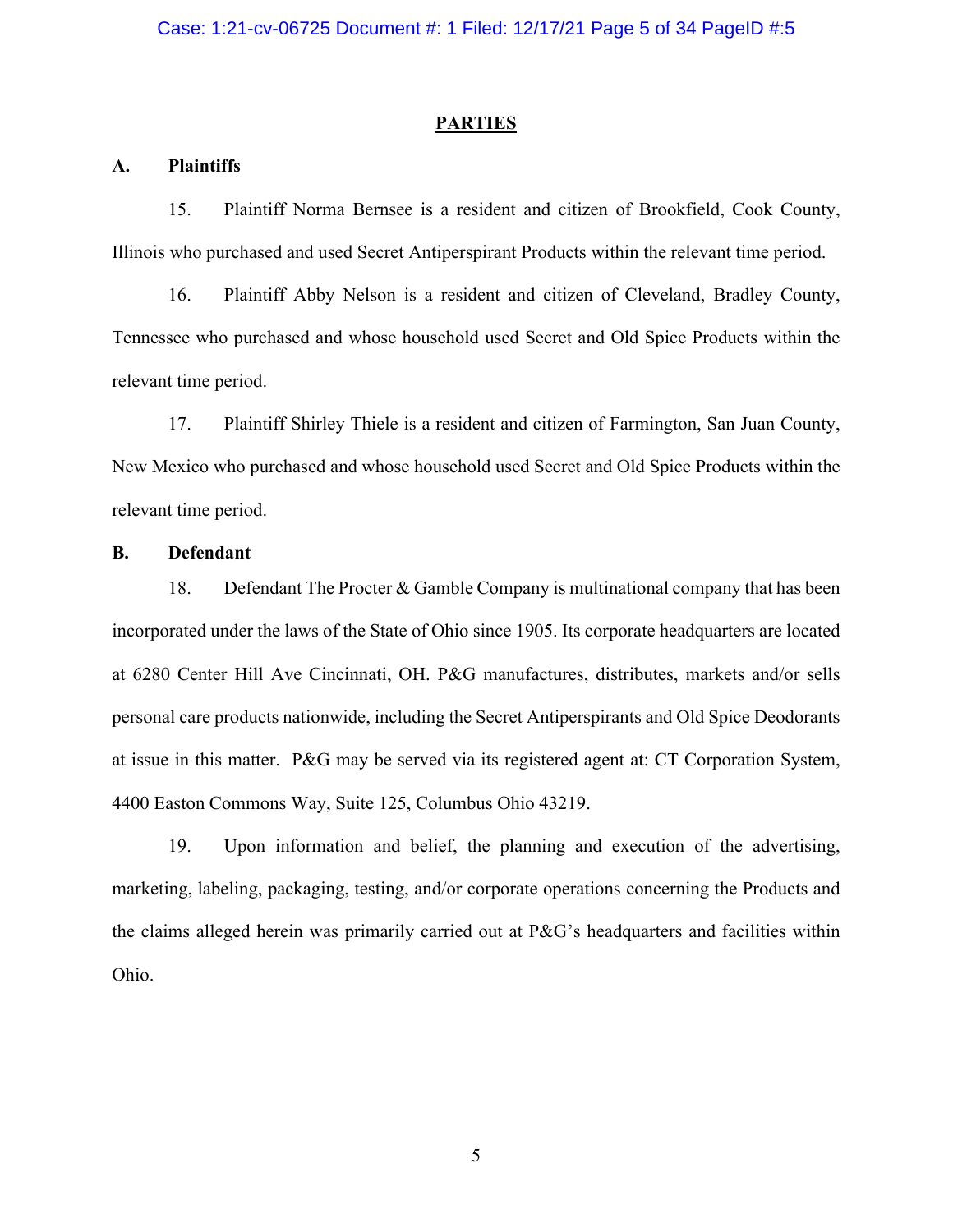#### **JURISDICTION AND VENUE**

20. This Court has subject matter jurisdiction over this matter pursuant to 28 U.S.C. § 1332 of the Class Action Fairness Act of 2005 because: (1) there are 100 or more putative Class Members, (ii) the aggregate amount in controversy exceeds \$5,000,000.00, exclusive of interest and costs, and (iii) there is minimal diversity because Plaintiffs and Defendant are citizens of different states. This Court has supplemental jurisdiction over Plaintiffs' state law claims pursuant to 28 U.S.C. § 1367.

21. This Court has personal jurisdiction over Defendant because they have substantial aggregate contacts with this District, including engaging in conduct in this District that has a direct, substantial, reasonably foreseeable, and intended effect of causing injury to persons throughout the United States, and because they purposely availed themselves of the laws of the United States and the State of Illinois, including in this District, and/or has caused its products to be disseminated in this District.

22. Venue in this district is proper in this Court pursuant to 28 U.S.C. §1391 because Plaintiff Bernsee resides in this District, a substantial part of the conduct giving rise to Plaintiff's claims occurred in this District, P&G transacts business in this District and has intentionally availed itself of the laws and markets within this District.

#### **FACTUAL ALLEGATIONS**

23. P&G is well-established for its personal care and hygiene products, including the Secret Antiperspirant and Old Spice Antiperspirant and Deodorant Products at issue here. On its website, it advertises its products as "Iconic brands you can trust."<sup>[8](#page-5-0)</sup>

<span id="page-5-0"></span><sup>8</sup> <https://us.pg.com/brands/> (last viewed December 14, 2021).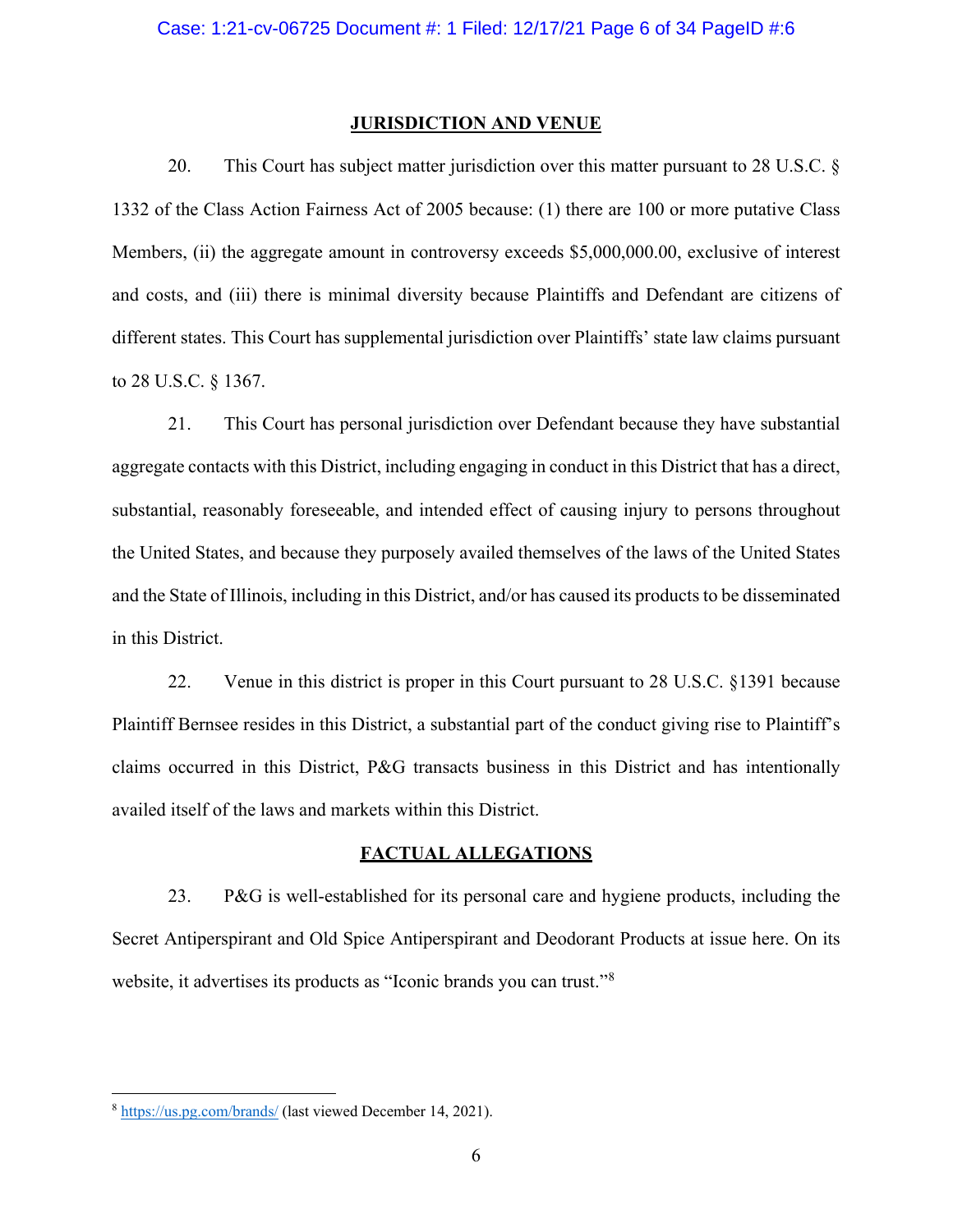# Case: 1:21-cv-06725 Document #: 1 Filed: 12/17/21 Page 7 of 34 PageID #:7

24. P&G built its strong reputation and consumer trust for more than a century by manufacturing and selling brands that have typically been of high quality, and as a result, P&G earns billions annually in revenue.

# **The Products**

25. The Secret and Old Spice Products at issue in this lawsuit are body spray deodorants and antiperspirants used by consumers, including Plaintiffs and similarly situated consumers, to control sweat and body odor. Deodorant is applied to the body to prevent or mask the odor of perspiration. Antiperspirants, a subgroup of deodorants, prevent sweat glands from producing sweat.

26. The U.S. Food and Drug Administration ("FDA") classifies the Products as cosmetics and regulates deodorants. In addition, the FDA classifies and regulates antiperspirants as drugs. The P&G Products fall under FDA regulations.

27. On November 3, 2021, Valisure, an analytical pharmacy and consumer protection organization, petitioned the FDA to address the dangerous levels of benzene in deodorants and antiperspirants based upon rigorous testing the organization had conducted on a number of spray deodorant and antiperspirant products.<sup>[9](#page-6-0)</sup> The next day, Valisure released the results of these tests.<sup>[10](#page-6-1)</sup>

28. In its laboratory testing, Valisure found average concentrations of benzene above the FDA concentration limit of 2 ppm in 16 spray deodorants. Nearly one third of those sprays were P&G Products, sold under the Secret and Old Spice brands, with the P&G Products having some of the highest benzene concentrations in Valisure's testing.

<span id="page-6-0"></span><sup>9</sup> <https://www.valisure.com/wp-content/uploads/Valisure-FDA-Citizen-Petition-on-Body-Spray-v4.0-3.pdf> (last visited December 14, 2021).

<span id="page-6-1"></span><sup>10</sup> <https://www.valisure.com/blog/valisure-news/valisure-detects-benzene-in-body-spray-products-3/> (last visited December 14, 2021).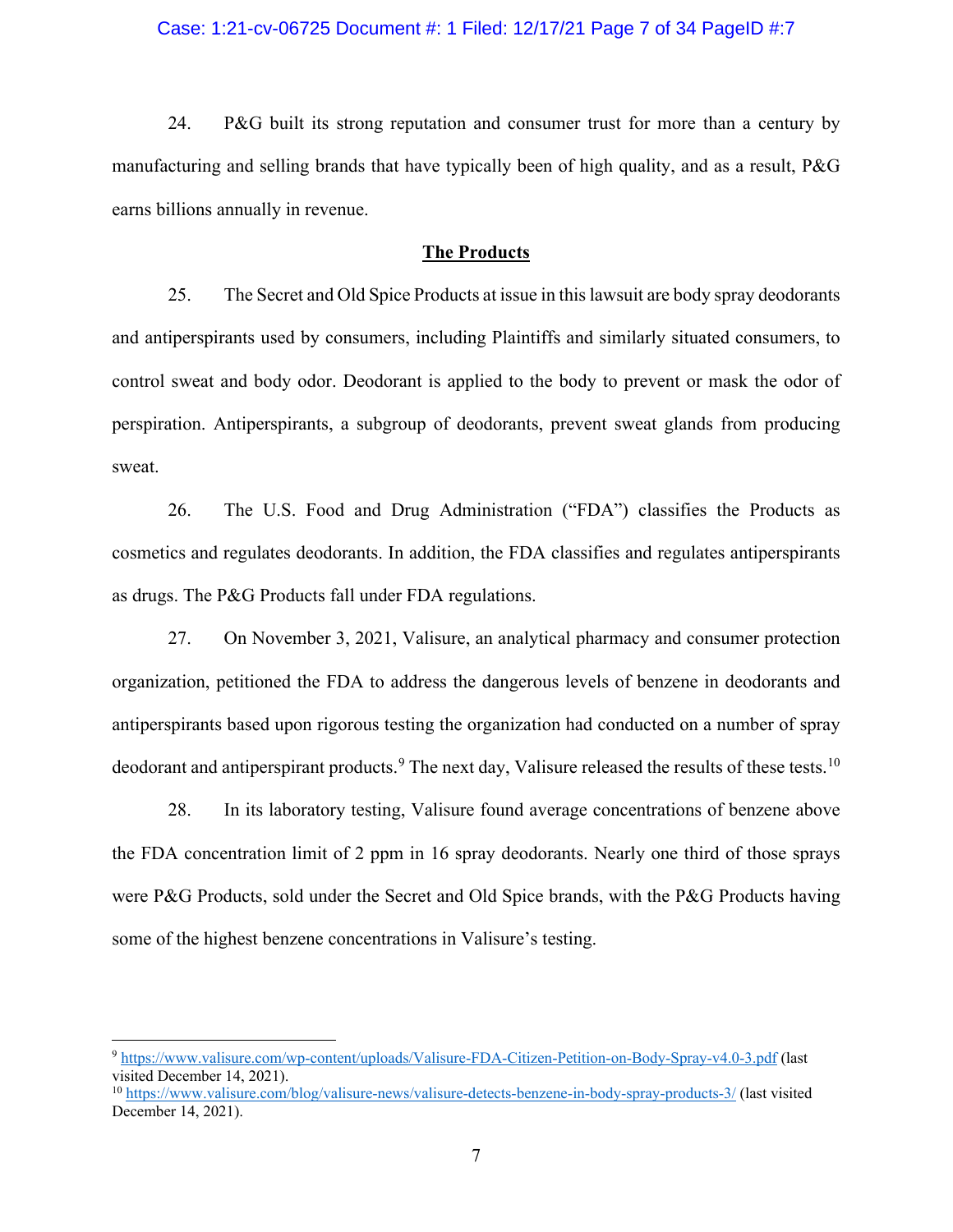# Case: 1:21-cv-06725 Document #: 1 Filed: 12/17/21 Page 8 of 34 PageID #:8

29. P&G's Secret Antiperspirants had some of the highest benzene concentrations of Valisure's testing. For example, P&G's Secret Powder Fresh 24 HR Aerosol antiperspirant with Product Code 037000711087 had a benzene concentration of 16.2 ppm, more than 8 times the FDA concentration limit.<sup>[11](#page-7-0)</sup> Likewise, the tests done on Secret Powder Fresh 24 HR Aerosol with Product Code 037000711094 show a benzene concentration of [12](#page-7-1).5 ppm.<sup>12</sup> Testing of P&G's Secret Cool Light & Airy Smooth Feel Dry Spray, 48 Hour Freshness, Rose antiperspirant resulted in a finding of  $4.85$  ppm benzene.<sup>[13](#page-7-2)</sup> Each of these levels is far above the FDA allowed benzene concentration limit of 2 ppm.

30. Similarly, Valisure testing found excessively high benzene concentrations in P&G's Old Spice Products. Its Old Spice Pure Sport antiperspirant had a benzene concentration of 17.7 ppm, <sup>[14](#page-7-3)</sup> and its Old Spice Below Deck Powder Spray deodorant had a 5.22 ppm benzene concentration.[15](#page-7-4) The Old Spice Sweat Defense, Stronger Swagger, Dry Spray antiperspirant was found to have a 4.54 ppm concentration.<sup>[16](#page-7-5)</sup> Again, each of these levels is far above the FDA concentration limit of 2 ppm.

#### **The Recalled Products**

31. On its Secret brands website, P&G lists the following Products in its recall:<sup>[17](#page-7-6)</sup>

| UPC –        | <b>Description</b>                                    |
|--------------|-------------------------------------------------------|
| 037000586906 | Secret Aerosol Powder Fresh Twin Pack                 |
| 037000711087 | Secret Aerosol Powder Fresh 12/60z                    |
| 037000711094 | Secret Aerosol Powder Fresh 12/4oz                    |
| 037000723721 | Secret Fresh Collection Inv Spray Waterlily 3.8oz     |
| 037000729860 | Secret Fresh Collection Inv Spray Lavender 12/3.8oz   |
| 037000729914 | Secret Fresh Collection Inv Spray Water Lily 12/3.8oz |

<span id="page-7-0"></span><sup>11</sup> <https://www.valisure.com/wp-content/uploads/Valisure-FDA-Citizen-Petition-on-Body-Spray-v4.0-1.pdf> at p. 12, Table 2 (last visited December 14, 2021).

<span id="page-7-5"></span><sup>16</sup> *Id.* at p. 13.

<span id="page-7-1"></span><sup>12</sup> *Id.*

<span id="page-7-2"></span><sup>13</sup> *Id.* at p. 13.

<span id="page-7-3"></span><sup>14</sup> *Id.* at p. 12.

<span id="page-7-4"></span><sup>15</sup> *Id.*

<span id="page-7-6"></span><sup>&</sup>lt;sup>17</sup> <https://secret.com/en-us/aerosol-recall> (last viewed December 16, 2021).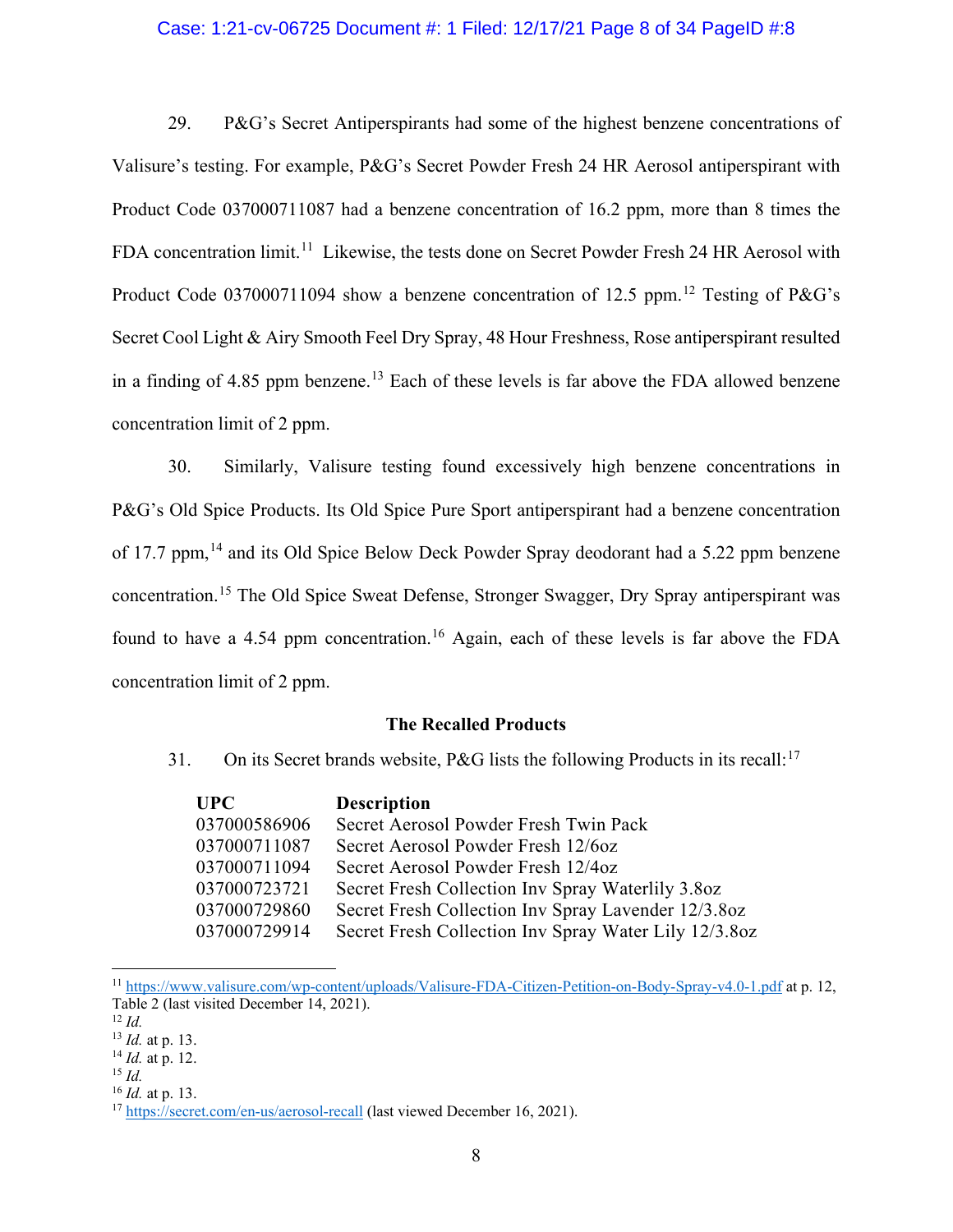# Case: 1:21-cv-06725 Document #: 1 Filed: 12/17/21 Page 9 of 34 PageID #:9

| 037000729921 | Secret Fresh Collection Inv Spry Light Essentials 12/3.8oz |
|--------------|------------------------------------------------------------|
| 037000798842 | Secret Fresh Collection Inv Spray Rose 12/3.8oz            |
| 037000747642 | Secret Outlast Inv Spray Completely Clean 12/3.8oz         |
| 037000747727 | Secret Outlast Inv Spray Protecting Powder 12/3.8oz        |

32. On its Old Spice brands website, P&G lists the following Products in its recall:<sup>[18](#page-8-0)</sup>

| <b>UPC</b>   | <b>Description</b>                                         |
|--------------|------------------------------------------------------------|
| 012044001912 | Old Spice High Endurance AP Spray Pure Sport 12/60z        |
| 012044044759 | Old Spice Hardest Working Collection Inv Spray Stronger    |
|              | Swagger 3.8oz                                              |
| 037000729747 | Old Spice Hardest Working Collection Inv Spray Pure Sport  |
|              | Plus $12/3.8$ oz                                           |
| 037000730347 | Old Spice Hardest Working Collection Inv Spray Stronger    |
|              | Swagger $12/3.8$ oz                                        |
| 037000749479 | Old Spice Hardest Working Collection Inv Spray Ult Captain |
|              | 12/3.8oz                                                   |
| 037000695714 | Old Spice Below Deck Powder Spray Unscented 12/4.9oz       |
| 037000695707 | Old Spice Below Deck Powder Spray Fresh Air 12/4.9oz       |
| 012044048535 | Old Spice Pure Sport 2021 Gift Set                         |

33. On both of its recall websites, P&G: 1) acknowledges that it has conducted internal

testing, 2) *has not denied benzene* is present in any of the Products being recalled, and 3)

specifically does not divulge the levels of the benzene in any recalled Products.

34. Finally, P&G's recall lists do not include *any* Product Lot Numbers, which might

suggest that far more of its Products are adulterated with benzene at levels that exceed the FDA

limits than is publicly known through the Valisure testing.<sup>[19](#page-8-1)</sup>

# **The Risks of Excessive Benzene in Products**

35. Benzene is used primarily as a solvent in the chemical and pharmaceutical

industries, as a starting material and intermediate in the synthesis of numerous chemicals, and in

<span id="page-8-0"></span><sup>&</sup>lt;sup>18</sup> <https://oldspice.com/en-us/aerosolrecall> (last viewed December 16, 2021).

<span id="page-8-1"></span><sup>&</sup>lt;sup>19</sup> See Valisure testing results in Tables 1-5, available at: [https://www.valisure.com/wp-content/uploads/Valisure-](https://www.valisure.com/wp-content/uploads/Valisure-FDA-Citizen-Petition-on-Body-Spray-v4.0-3.pdf)[FDA-Citizen-Petition-on-Body-Spray-v4.0-3.pdf](https://www.valisure.com/wp-content/uploads/Valisure-FDA-Citizen-Petition-on-Body-Spray-v4.0-3.pdf) at pp. 12-18 (last viewed December 16, 2021).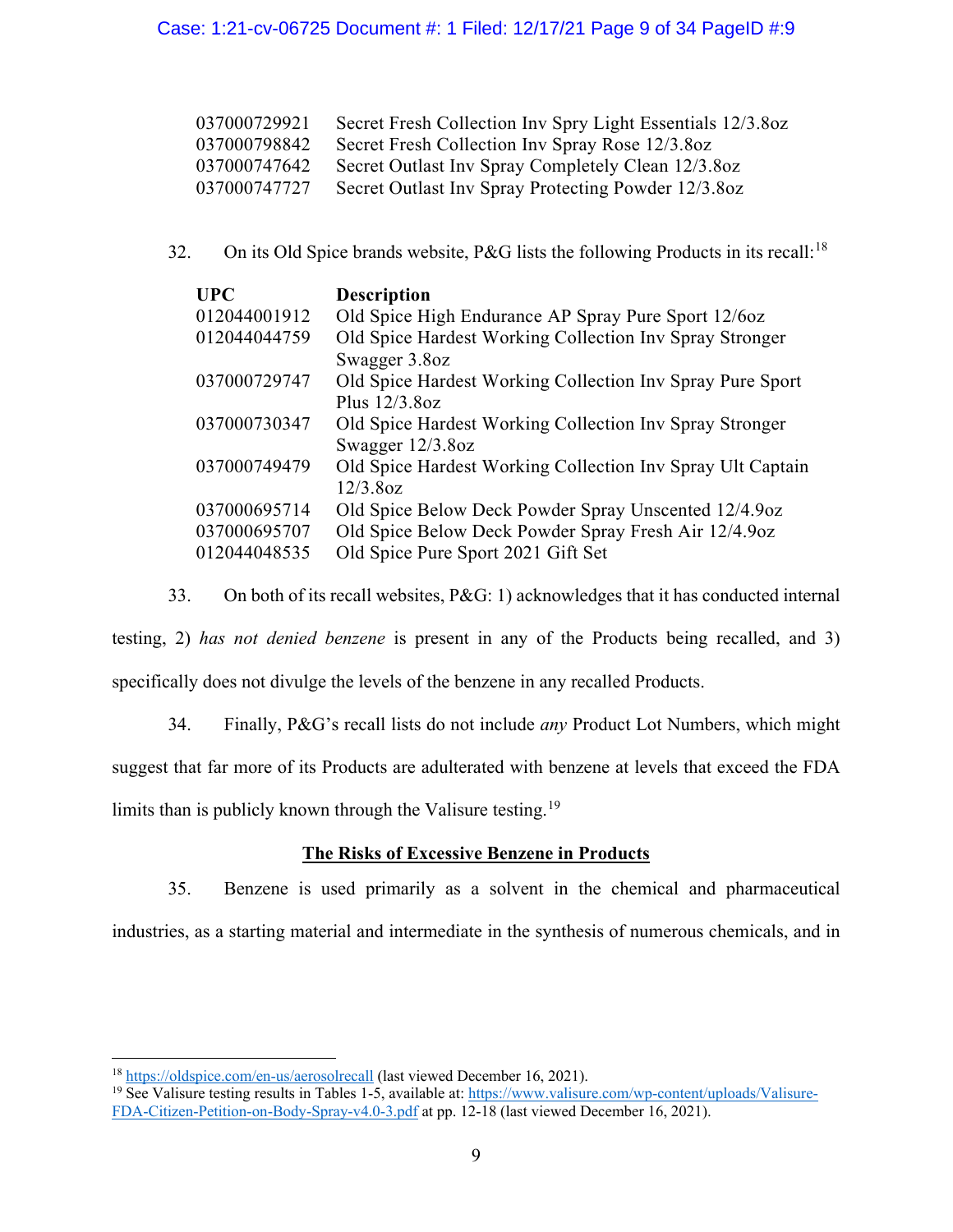# Case: 1:21-cv-06725 Document #: 1 Filed: 12/17/21 Page 10 of 34 PageID #:10

gasoline. The major United States source of benzene is petroleum. The health hazards of benzene have been recognized for over one hundred years.

36. According to the National Toxicology Program ("NTP"), benzene is "known to be a human carcinogen based on sufficient evidence of carcinogenicity from studies in humans."<sup>[20](#page-9-0)</sup> Benzene has also been "found to be carcinogenic to humans" by the International Agency for Research on Cancer ("IARC").<sup>[21](#page-9-1)</sup> Benzene was "[f]irst evaluated by IARC in 1974 . . . and was found to be carcinogenic to humans (Group 1), a finding that has stood since that time."<sup>[22](#page-9-2)</sup> As noted by the IARC:

In the current evaluation, the Working Group again confirmed the carcinogenicity of benzene based on *sufficient evidence* of carcinogenicity in humans, *sufficient evidence* of carcinogenicity in experimental animals, and *strong* mechanistic evidence. . . . In particular, benzene is metabolically activated to electrophilic metabolites; induces oxidative stress and associated oxidative damage to DNA; is genotoxic; alters DNA repair or causes genomic instability; is immunosuppressive; alters cell proliferation, cell death, or nutrient supply; and modulates receptormediated effects.[23](#page-9-3)

37. The carcinogenic properties of benzene are well documented, as noted be the

Centers for Disease Control and Prevention ("CDC").<sup>[24](#page-9-4)</sup>

38. The U.S. Department of Health and Human Services (DHHS) has determined that

benzene causes cancer in humans. Long-term exposure to high levels of benzene can cause

leukemia and cancer of the blood-forming organs.

<span id="page-9-0"></span><sup>&</sup>lt;sup>20</sup> *Benzene*, Report on Carcinogens, Fourteenth Edition, DEPT. OF HEALTH AND HUMAN SERVICES (Nov. 3, 2016), https://ntp.niehs.nih.gov/ntp/roc/content/profiles/benzene.pdf. (emphasis in original).

<span id="page-9-1"></span><sup>21</sup> *Benzene*, IARC MONOGRAPHS ON THE EVALUATION OF CARCINOGENIC RISKS TO HUMANS, Volume 120 (2018), [https://publications.iarc.fr/\\_publications/media/download/6043/20a78ade14e86cf076c3981a9a094f45da6d27cc.pdf.](https://publications.iarc.fr/_publications/media/download/6043/20a78ade14e86cf076c3981a9a094f45da6d27cc.pdf)  $\overline{22}$   $\overline{Id}$ .

<span id="page-9-3"></span><span id="page-9-2"></span><sup>23</sup> *Id*. (emphasis in original).

<span id="page-9-4"></span><sup>&</sup>lt;sup>24</sup> See CDC, Facts About Benzene (2018),<https://emergency.cdc.gov/agent/benzene/basics/facts.asp> (last visited December 14, 2021).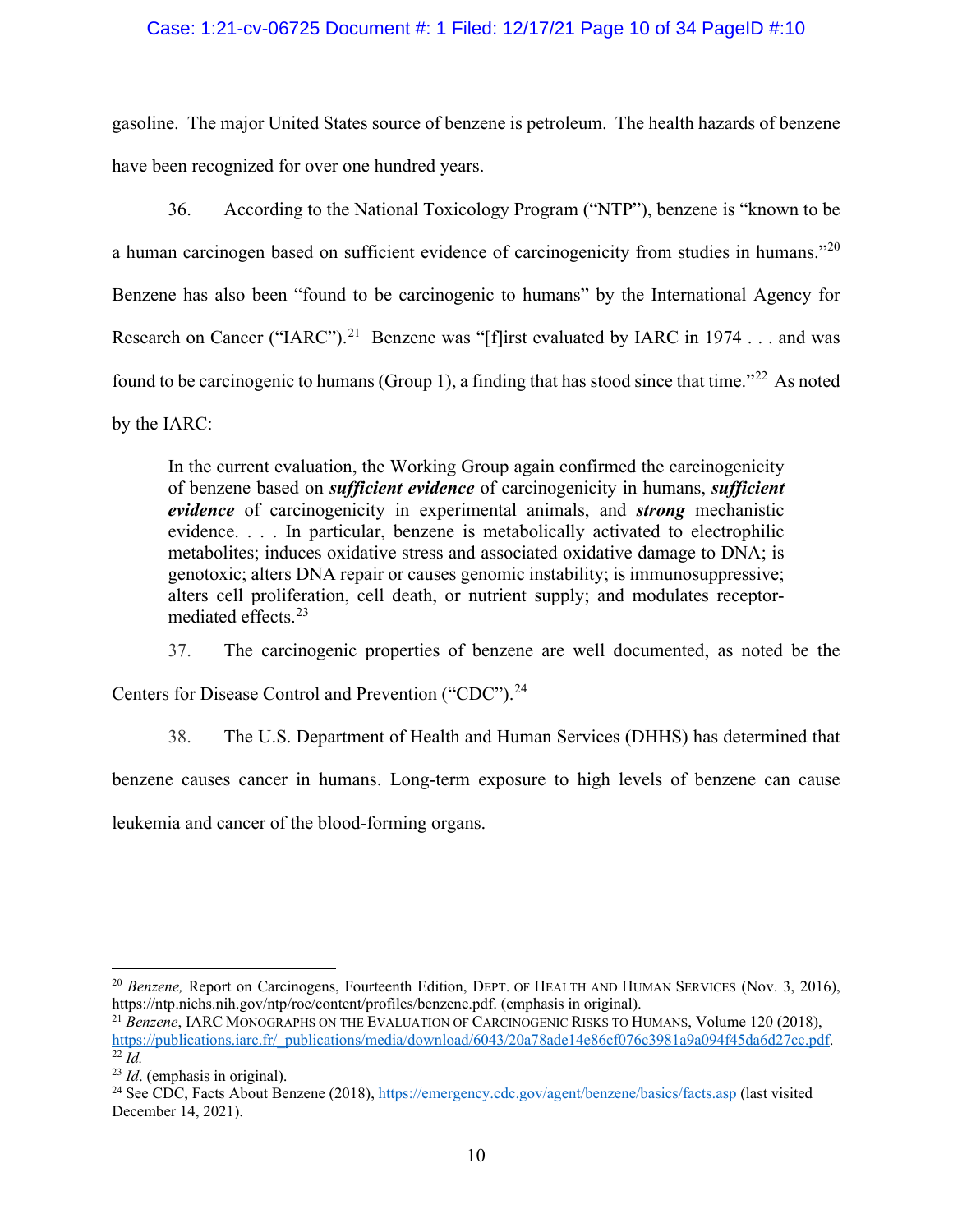# Case: 1:21-cv-06725 Document #: 1 Filed: 12/17/21 Page 11 of 34 PageID #:11

39. Long-term exposure to benzene additionally causes harmful effects on the bone marrow and can cause a decrease in red blood cells, leading to anemia. It can also cause excessive bleeding and can affect the immune system, increasing the chance for infection.

40. Due to these significant health risks, the World Health Organization and the International Agency for Research on Cancel classify benzene as a Group 1 compound that is "carcinogenic to humans."[25](#page-10-0)

41. The FDA regulates deodorants to ensure they meet safety and effectiveness standards. The FDA also regulates antiperspirants, including the Products at issue here, as overthe-counter ("OTC") drugs rather than as cosmetics. As an FDA-regulated product, antiperspirants must pass certain tests before they are sold.

42. The FDA classifies Benzene as a Class 1 compound. According to FDA guidance: "Solvents in Class 1 should not be employed in the manufacture of drug substances, excipients, and drug products, because of their unacceptable toxicity or their deleterious environmental effect."[26](#page-10-1)

# **P&G's Represents that the Products Are Safe and Can Be Trusted**

43. On its website prior to the Plaintiffs' and Class Members' purchases, P&G represented that the Products are safe. Even now, as discussed above, P&G minimizes the health risks of benzene in its Products to such an extent that many reasonable consumers may ignore the warnings and recalls altogether.

44. Describing the Secret Powder Fresh antiperspirant that was shown to have a benzene concentration 8 times greater than the FDA limit, P&G assured consumers that "[i]t's the

<span id="page-10-0"></span><sup>&</sup>lt;sup>25</sup> [https://www.who.int/water\\_sanitation\\_health/dwq/chemicals/benzenesum.pdf](https://www.who.int/water_sanitation_health/dwq/chemicals/benzenesum.pdf) (last visited December 14, 2021).

<span id="page-10-1"></span><sup>&</sup>lt;sup>26</sup> https://www.fda.gov/media/71737/download (last visited December 14, 2021).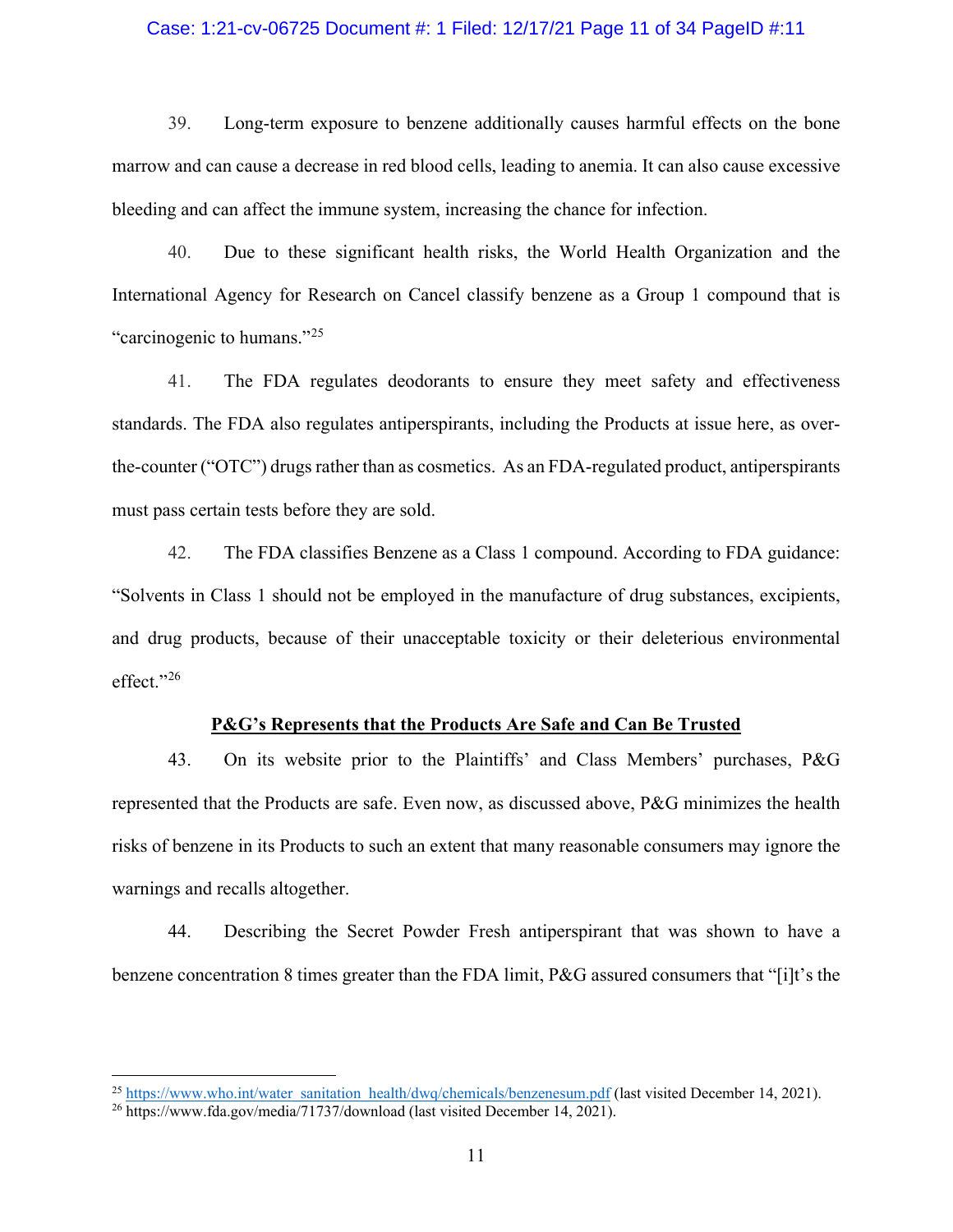# Case: 1:21-cv-06725 Document #: 1 Filed: 12/17/21 Page 12 of 34 PageID #:12

original, the one you have known and trusted for years  $\dots$ . Be confident with Secret Original."<sup>[27](#page-11-0)</sup> Although Secret Powder Fresh, P&G does not list benzene among the active or inactive ingredients for Secret Powder Fresh aerosol antiperspirant<sup>[28](#page-11-1)</sup> anywhere on its website, and nothing on the Product label (shown below) warns that the Product contains benzene.



45. The marketing representations for P&G's Secret Dry Spray Antiperspirant are similar. Although Valisure testing found benzene concentration of 3.72 ppm in Secret Dry Spray, benzene is never listed in its active or inactive ingredients on the Product's label (shown below<sup>[29](#page-11-2)</sup>) or P&G's website.

<span id="page-11-1"></span><span id="page-11-0"></span><sup>&</sup>lt;sup>27</sup> <https://secret.com/en-us/shop/original-aerosol> (last viewed November 10, 2021, now removed by P&G). <sup>28</sup> <https://smartlabel.pg.com/00037000711087.html> (last viewed December 16, 2021).

<span id="page-11-2"></span><sup>29</sup> [https://www.walmart.com/ip/Secret-Dry-Spray-Antiperspirant-Deodorant-Rose-Invisible-Spray-3-8](https://www.walmart.com/ip/Secret-Dry-Spray-Antiperspirant-Deodorant-Rose-Invisible-Spray-3-8-oz/756378262) [oz/756378262](https://www.walmart.com/ip/Secret-Dry-Spray-Antiperspirant-Deodorant-Rose-Invisible-Spray-3-8-oz/756378262) (last viewed November 20, 2021).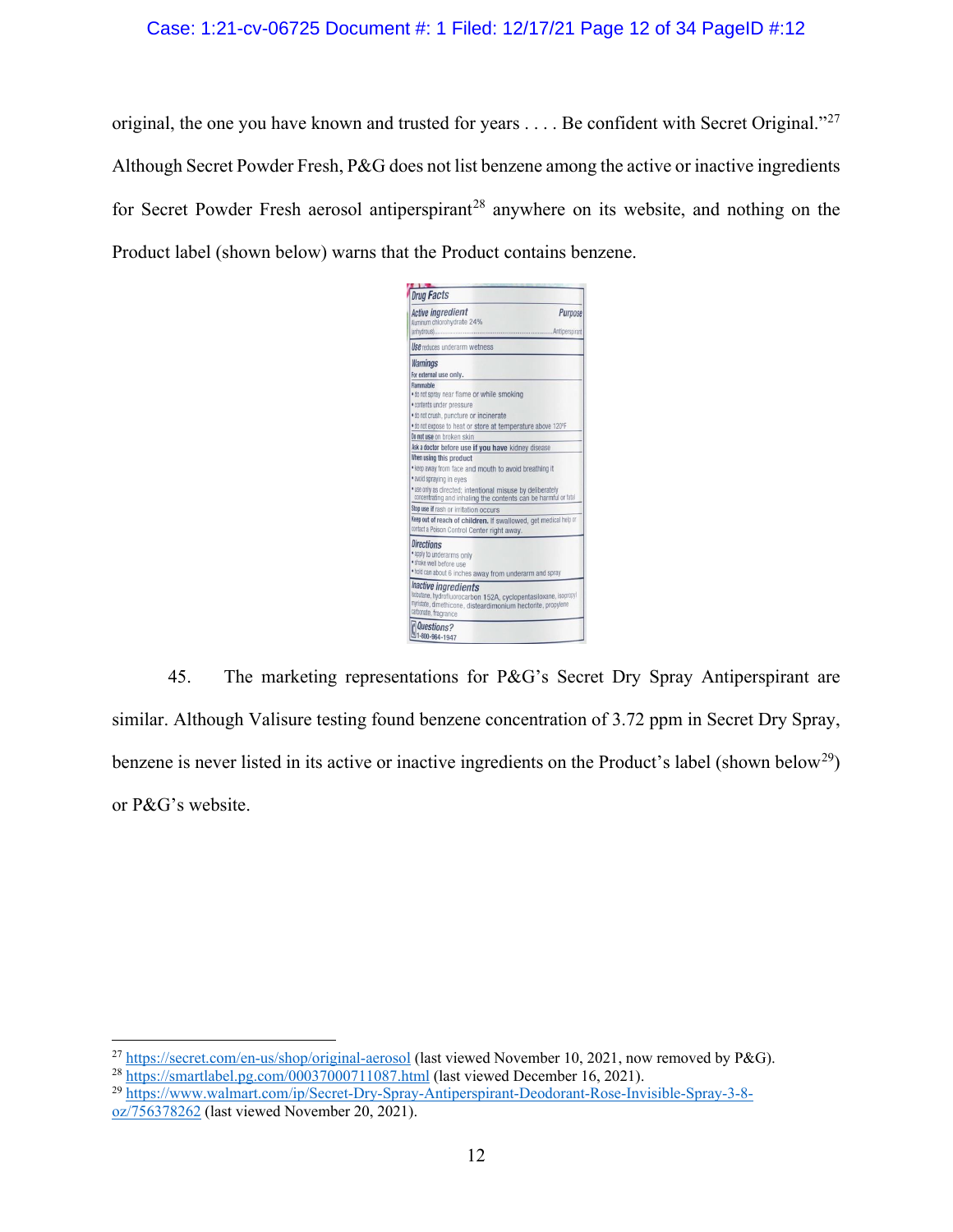

46. P&G's Old Spice Products to mention, however, that Old Spice Pure Sport antiperspirant has a benzene concentration level of 17.7, more than 8 times greater than the FDA limit. But despite this dangerously high level of a known carcinogen, the Product label (shown below<sup>30</sup>) fails to disclosure that it contains benzene.

| <b>Drug Facts</b>                                                                                                                                                                                                                             |
|-----------------------------------------------------------------------------------------------------------------------------------------------------------------------------------------------------------------------------------------------|
| <b>Active ingredient</b><br><b>Purpose</b><br>Aluminum chlorohydrate 23% (anhydrous)Antiperspirant                                                                                                                                            |
| <b>Use</b> reduces underarm wetness                                                                                                                                                                                                           |
| <b>Warnings</b><br>For external use only.                                                                                                                                                                                                     |
| <b>Flammable</b><br>. do not spray near flame or while smoking<br>· contents under pressure<br>. do not crush, puncture or incinerate<br>. do not expose to heat or store at temperature above 120°F                                          |
| Do not use on broken skin                                                                                                                                                                                                                     |
| Ask a doctor before use if you have kidney disease                                                                                                                                                                                            |
| When using this product<br>. keep away from face and mouth to avoid breathing it<br>· avoid spraying in eyes<br>* use only as directed; intentional misuse by deliberately<br>concentrating and inhaling the contents can be harmful or fatal |
| Stop use if rash or irritation occurs                                                                                                                                                                                                         |
| Keep out of reach of children. If swallowed, get medical help or<br>contact a Poison Control Center right away.                                                                                                                               |
| Directions • apply to underarms only                                                                                                                                                                                                          |
| Inactive ingredients butane*, isobutane*, hydrofluorocarbon<br>152a, cyclopentasiloxane, isopropyl myristate, dimethicone,<br>disteardimonium hectorite, propylene carbonate, fragrance<br>may contain this ingredient                        |

<span id="page-12-0"></span><sup>30</sup> <https://www.walmart.com/ip/Old-Spice-Pure-Sport-Aerosol-Antiperspirant-and-Deodorant-6-Oz/23750273> (last viewed November 20, 2021).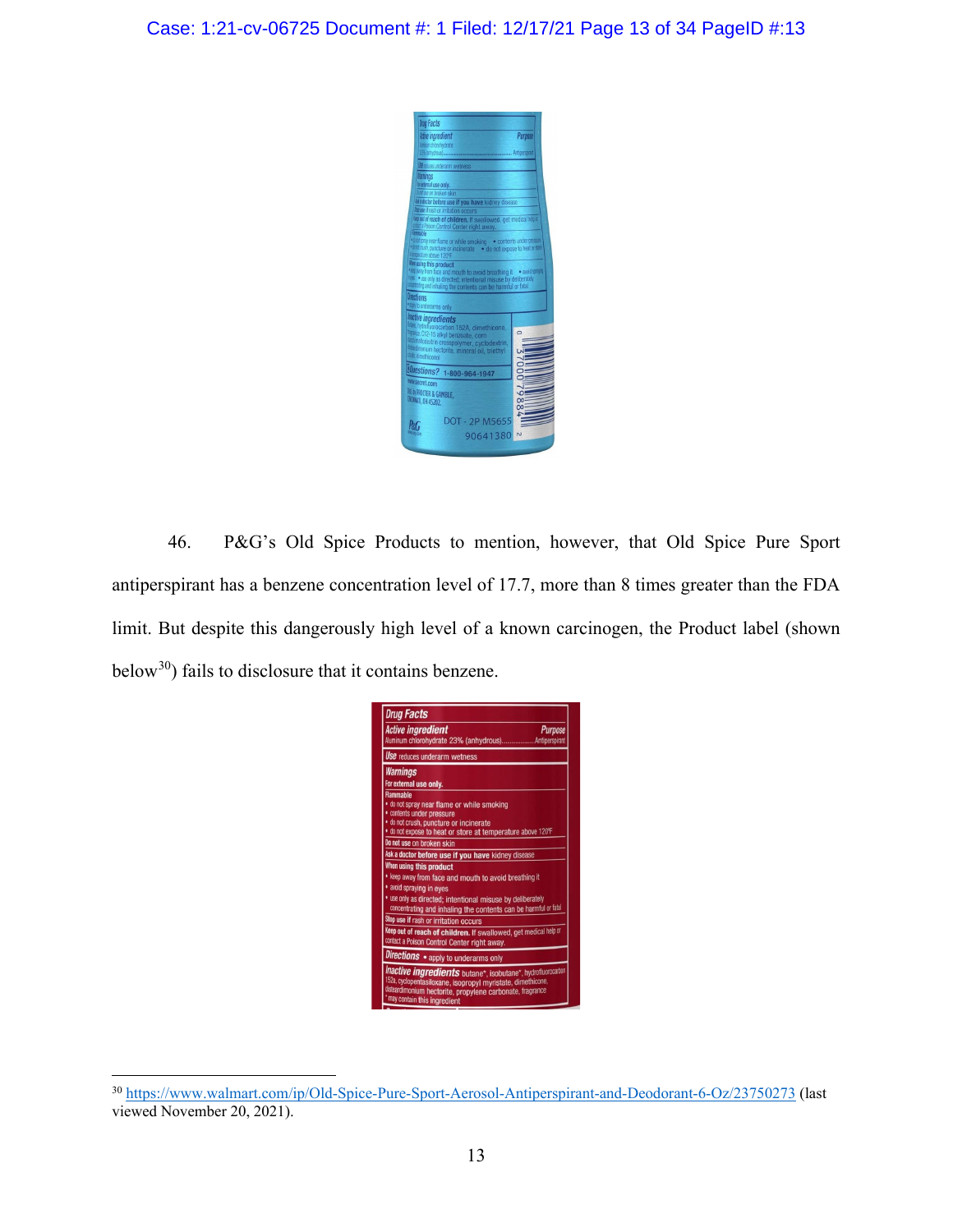# Case: 1:21-cv-06725 Document #: 1 Filed: 12/17/21 Page 14 of 34 PageID #:14

47. The representations on P&G's Old Spice Below Deck Powder Spray Fresh Air product label proclaim that the Product is "<Free of talc and aluminum>" but fail to mention its benzene concentration level of 5.22 ppm is more than twice the FDA limit (shown below<sup>[31](#page-13-0)</sup>).



48. For each of P&G's Secret and Old Spice Products that were tested by Valisure and contained greater than the FDA's benzene limit of 2.00 ppm, yet at the time of their sale, none of them included label warnings, none included benzene on their ingredient lists, and P&Gs website did not disclose the benzene concentrations.

# **P&G's Misrepresentations and Omissions are Actionable**

49. Defendant's failure to control for benzene contamination and minimized notification of the importance and risks of benzene in its adulterated—and recently recalled— Products constitutes actionable fraud.

50. Plaintiffs and the Class were injured by the full purchase price of the Products because the Products are worthless, as they are adulterated and contain harmful levels of benzene, and Defendant failed to warn consumers of this fact. Such illegally sold products are worthless

<span id="page-13-0"></span><sup>31</sup> <https://www.walmart.com/ip/Old-Spice-Below-Deck-Powder-Spray-Fresh-Air-4-9-Oz/988057692> (last viewed November 20, 2021).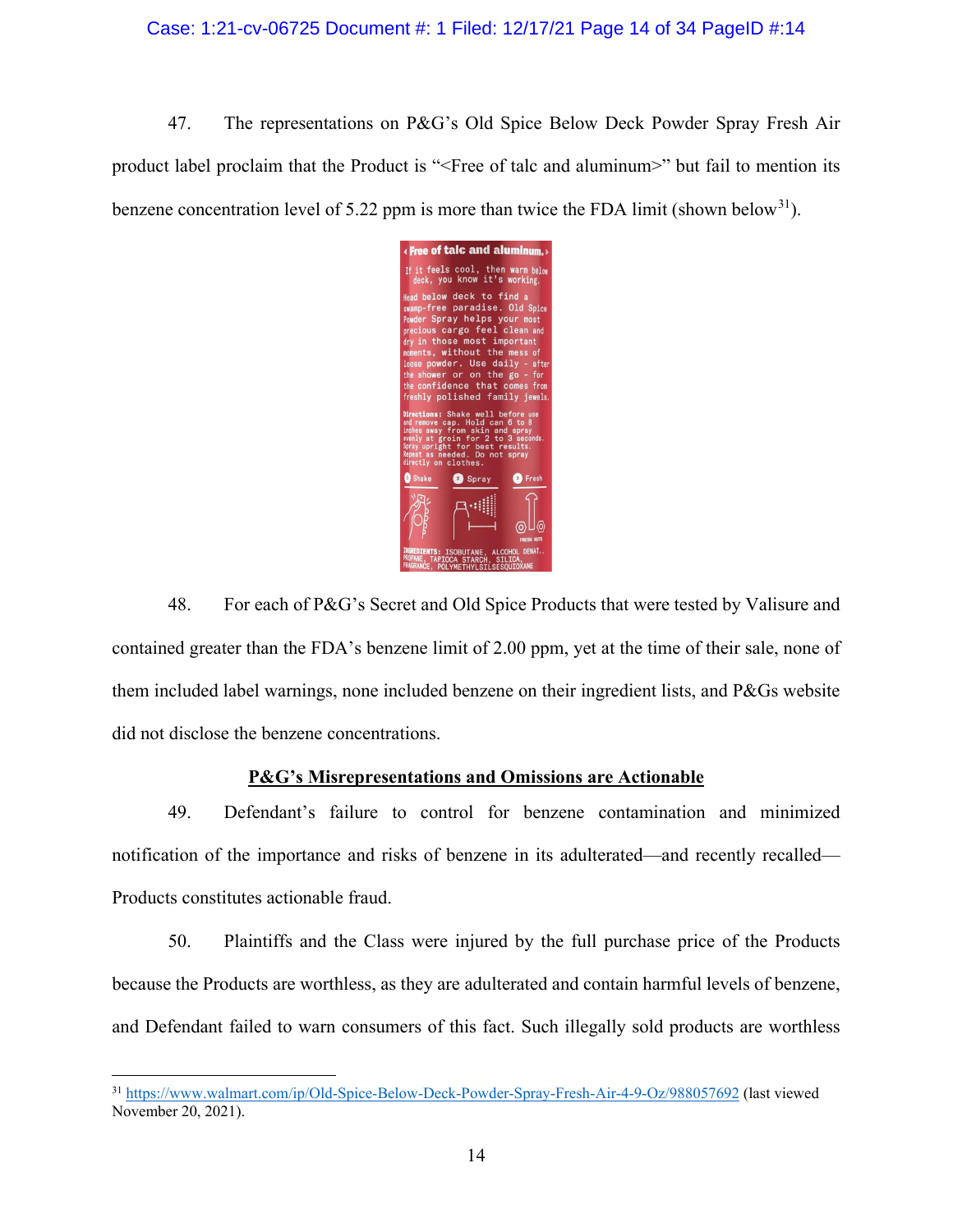# Case: 1:21-cv-06725 Document #: 1 Filed: 12/17/21 Page 15 of 34 PageID #:15

and have no value. *See Debernardis v. IQ Formulations, LLC*, 942 F.3d 1076, 1085 (11th Cir. 2019); *see also In re Valsartan, Losartan, & Irbesartan Prod. Liab. Litig.*, MDL No. 2875, 2021 WL 222776, at \*16 (D.N.J. Jan. 22, 2021) ("This Court finds that contaminated drugs are economically worthless at the point of sale by virtue of the dangerousness caused by their contamination, regardless of whether the sold VCDs actually achieved the medical purpose of lowering blood pressure. Put differently, contaminated drugs, even if medically efficacious for their purpose, cannot create a benefit of the bargain because the contaminants, and their dangerous effects, were never bargained for.").

51. Plaintiffs and Class members bargained for a perspiration product free of contaminants and dangerous substances and were deprived the basis of their bargain when Defendants sold them a product containing the dangerous substance benzene, which rendered the Products unmerchantable and unfit for use.

52. As the Products expose consumers to benzene well above the legal limit, the Products are not fit for use by humans. Plaintiffs are further entitled to damages for the injury sustained in being exposed to high levels of acutely toxic benzene, damages related to Defendants' conduct, and injunctive relief.

53. Plaintiffs have standing to represent members of the putative Classes because there is sufficient similarity between the specific products purchased by the Plaintiffs and the other Products not purchased by the Plaintiffs. Specifically, each and every one of P&G's Products (i) are marketed in substantially the same way – as "Deodorant" or "Antiperspirant" – and (ii) fail to include labeling indicating to consumers that the Products may contain benzene as an active or inactive ingredient. Accordingly, the misleading effect of all of the Products' labels are substantially the same.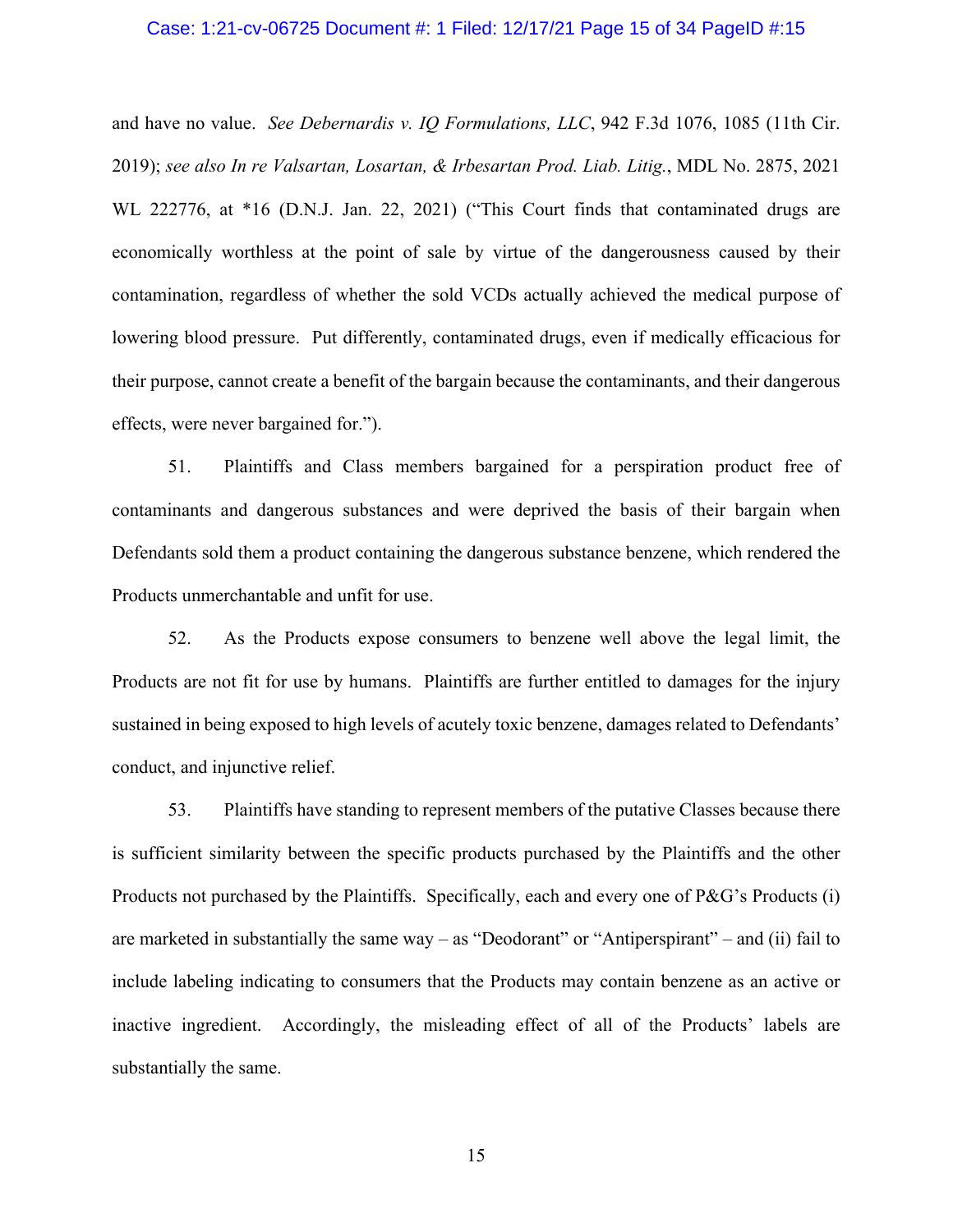#### Case: 1:21-cv-06725 Document #: 1 Filed: 12/17/21 Page 16 of 34 PageID #:16

54. In addition, each of the Plaintiffs in this matter purchased Products with *the exact UPC Codes and Lot Numbers* of the products that were tested by Valisure, an independent testing laboratory, and shown to exceed the FDA's "permissible" 2 ppm of benzene when that carcinogen is necessary for a product's therapeutic use. Here, P&G cannot show that necessity.

55. Plaintiffs seek to recover damages because the Products are adulterated, defective, worthless, and unfit for human use due to the presence of benzene, a carcinogenic and toxic chemical impurity.

56. Plaintiffs and the Class suffered economic damages due to Defendant's misconduct (as set forth below), punitive damages as allowed by law, and they seek injunctive relief and restitution for the full purchase price of the Product(s) they purchased. Plaintiffs allege the following based upon personal knowledge as well as investigation by counsel, and as to all other matters, upon information and belief. Plaintiffs further believe that substantial evidentiary support will exist for the allegations set forth herein after a reasonable opportunity for discovery.

57. Plaintiffs bring this action on behalf of themselves and the Classes for equitable relief, punitive damages, and to recover damages and restitution for: violation of the consumer protection statutes invoked herein; fraudulent concealment; unjust enrichment; and for attorneys' fees and costs as allowed by law and approved by the court.

# **Defendants' Marketing and Sale of the Products Violates Federal Law**

58. Section 5(a) of the Federal Trade Commission ("FTC") Act, 15 U.S.C. §45(a), prohibits "unfair or deceptive acts or practices in or affecting commerce."

59. Misrepresentations or deceptive omissions of material fact constitute deceptive acts or practices prohibited by Section 5(a) of the FTC Act.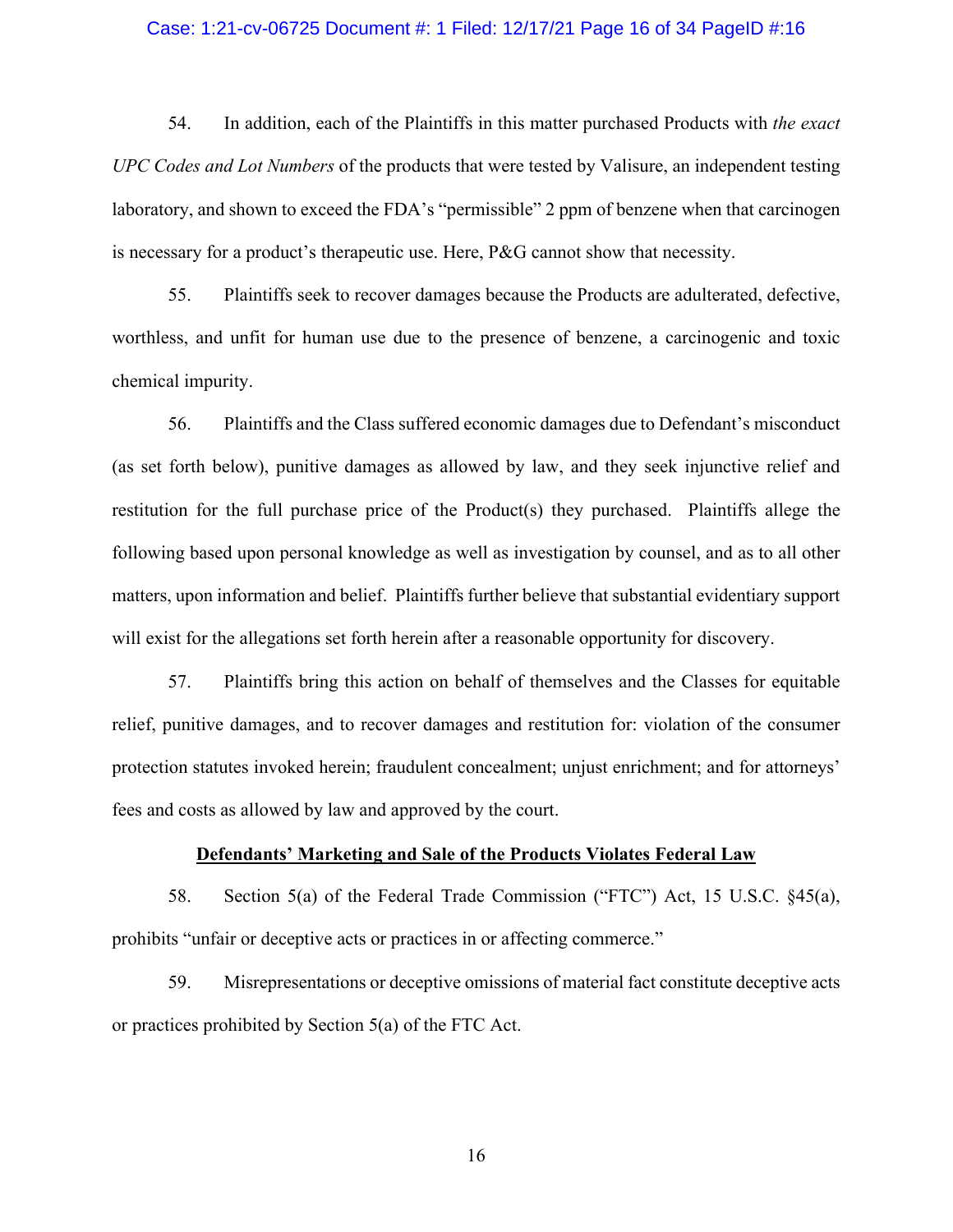#### Case: 1:21-cv-06725 Document #: 1 Filed: 12/17/21 Page 17 of 34 PageID #:17

60. Section 12 of the FTC Act, 15 U.S.C. §52, prohibits the dissemination of any false advertisement in or affecting commerce for the purpose of inducing, or which is likely to induce, the purchase of food, drugs, devices, services, or cosmetics. For the purposes of Section 12 of the FTC Act, 15 U.S.C. §52, the Products are "drugs" and "cosmetics as defined in Section 15 (c) and (e) of the FTC Act, 15 U.S.C. §§ 55(c) and (e). Under these provisions, companies must have a reasonable basis for making objective product claims.

61. The Federal Food, Drug, and Cosmetic Act (FD&C Act) prohibits "The introduction or delivery for introduction into interstate commerce of any food, drug, or cosmetic that is adulterated or misbranded." 21 U.S.C. § 331(a).

62. P&G has represented that the ingredients in its Products are safe, effective and are not adulterated with benzene. However, these representations are false, deceptive, and misleading as the Products actually contain dangerous levels of benzene. The making of such misrepresentations by P&G constitutes a deceptive act or practice and the making of false advertisements in violation of Sections 5(a) and 12 of the FTC Act, 15 U.S.C. §§45(a) and 52(b).

63. As alleged herein, P&G has violated the FDCA and consumer protection statutes.

64. Plaintiffs and the Classes have suffered injury in fact and have lost money as a result of P&G's unlawful sale of the Products. Indeed, no reasonable consumer, including Plaintiffs, would have purchased the Products had they known they were adulterated and/or misbranded.

65. P&G engaged in fraudulent, unfair, deceptive, misleading, and/or unlawful conduct stemming from its omissions surrounding benzene contamination affecting the Products.

66. Plaintiffs and the Classes have suffered injury in fact and have lost money as a result of P&G's unlawful sale of the Products. Indeed, no reasonable consumer, including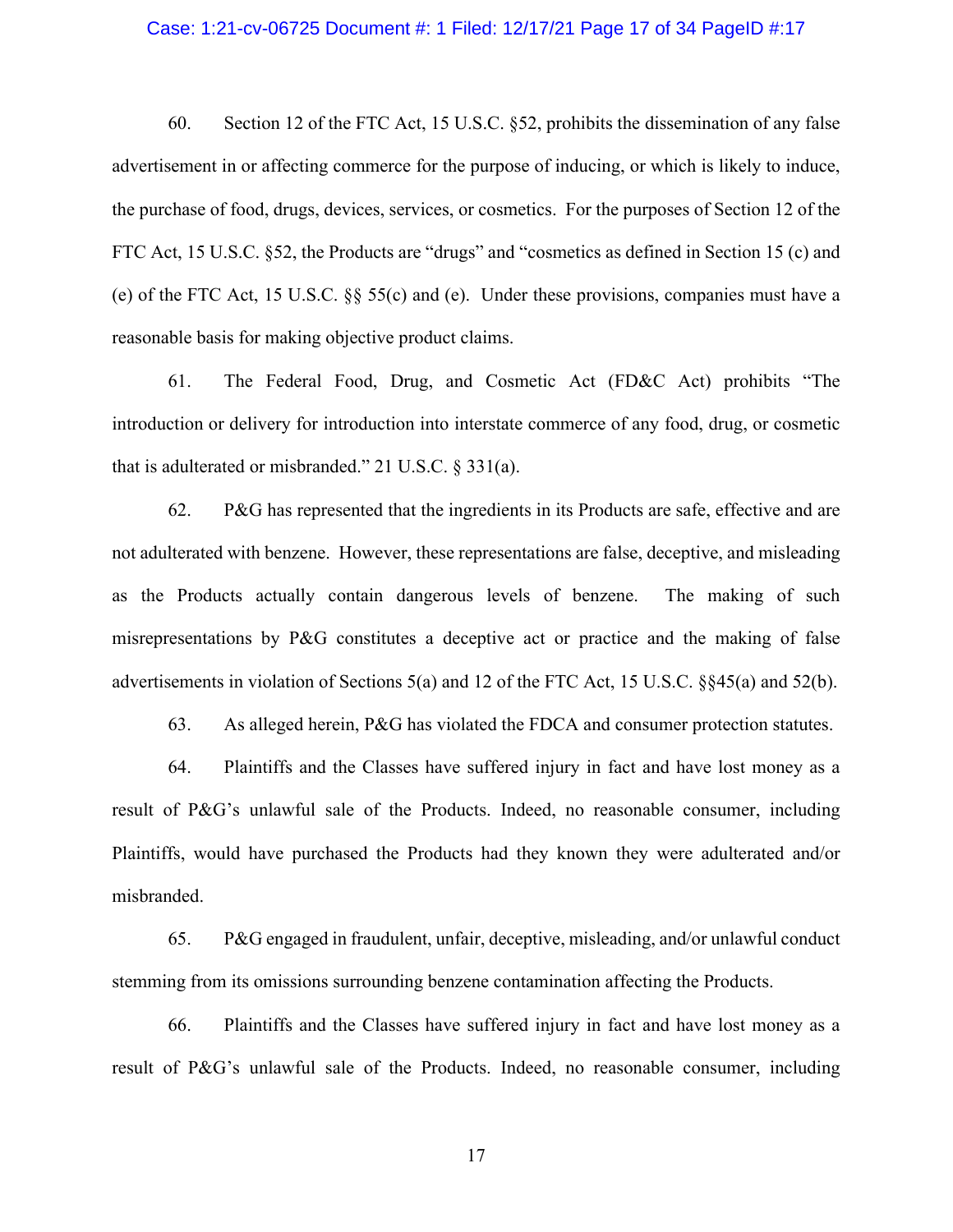# Case: 1:21-cv-06725 Document #: 1 Filed: 12/17/21 Page 18 of 34 PageID #:18

Plaintiffs, would have purchased the Products had they known of the material omissions of material facts regarding the presence of Benzene. Accordingly, Plaintiffs and the Classes suffered injury in fact and lost money as a result of P&G's misleading representations and omissions and did not receive the benefit-of-the- bargain.

67. Plaintiffs and the Classes' injury is underscored by the fact that numerous other products offering the same therapeutic benefit at comparable prices exist that are not prone to benzene contamination.

68. Plaintiffs and the Classes may be harmed again in the future because they want to purchase the Products in the future; however, without injunctive relief Plaintiffs would not be able to know or trust that P&G will truthfully and legally label the Products and would be likely to be misled again.

#### **PLAINTIFFS' FACTUAL ALLEGATIONS**

#### **Plaintiff Norma Bernsee**

69. Plaintiff Norma Bernsee purchased Secret Powder Fresh 24-Hour Aerosol antiperspirant bearing UPC Code 037000711087 (Lot Number 11721458SG) at a retail store near her residence in Brookfield, Illinois.

70. Nowhere on the Product packaging did P&G disclose that the Product contains benzene at the time of purchase.

71. If Plaintiff Bernsee had been aware of the existence of benzene in the Product, she would not have purchased the Product or would have paid significantly less.

72. As a result of P&G's actions, Plaintiff Bernsee has incurred damages, including economic damages.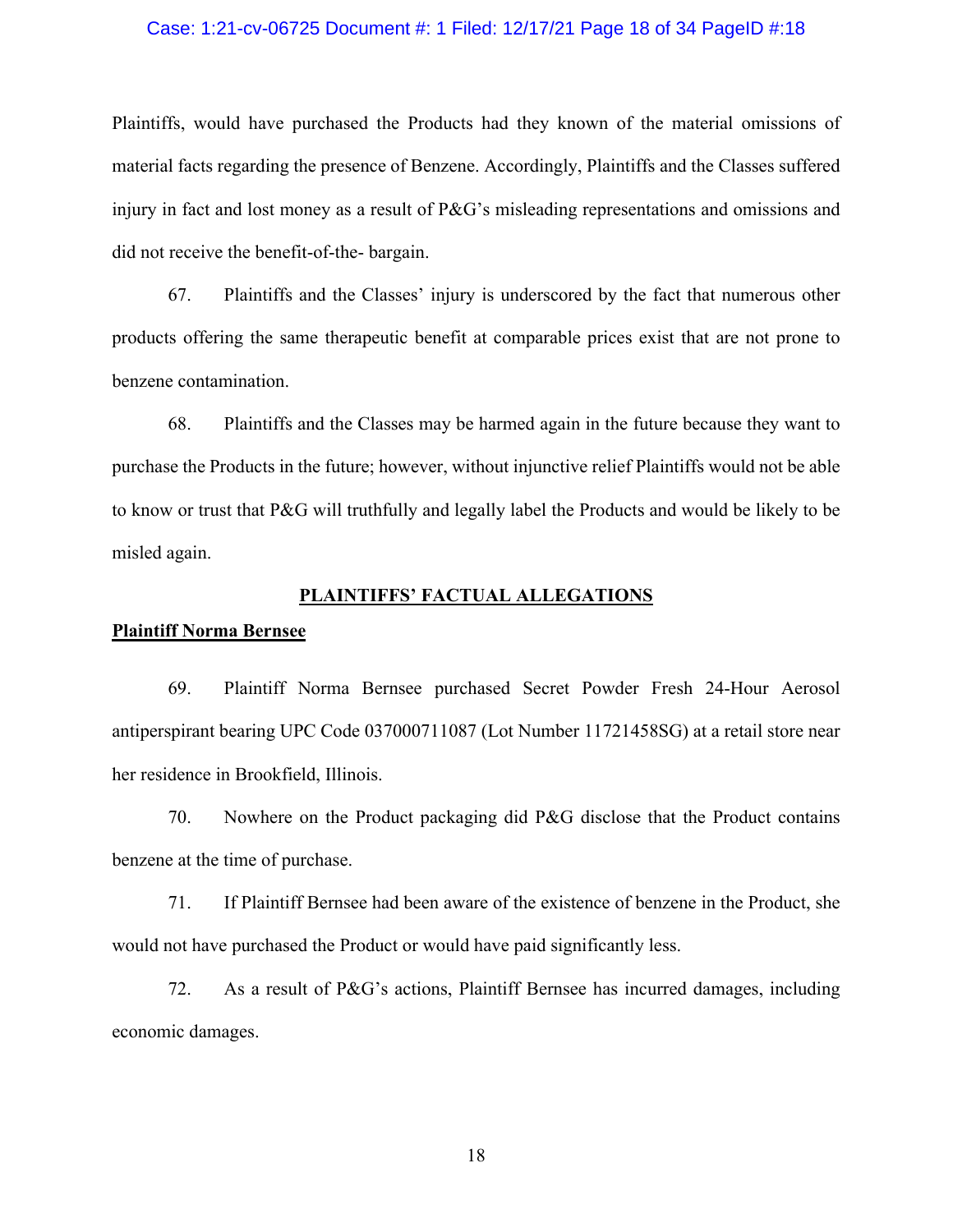# Case: 1:21-cv-06725 Document #: 1 Filed: 12/17/21 Page 19 of 34 PageID #:19

73. If the Secret Products were reformulated to be safe and free of benzene, Plaintiff Bernsee would choose to purchase the Products in the future.

#### **Plaintiff Abby Nelson**

74. Plaintiff Abby Nelson purchased a number of Products for her personal use including: Secret Powder Fresh 24-Hour Aerosol antiperspirant bearing UPC Code 037000711087 (Lot Number 11721458SG), and Secret Powder Fresh, 24 HR Aerosol antiperspirant bearing UPC Code 037000711094 (Lot Number 12181458SD). She also purchased several Old Spice Products for a household member's use, including: Old Spice Below Deck, Powder Spray, Feel Drier & Cleaner, Down Below deodorant bearing UPC Code 037000695707 (Lot Number 246144504) and Old Spice Sweat Defense, Stronger Swagger, Dry Spray antiperspirant bearing UPC Code 037000730347 (Lot Number 11001458SC).

75. She purchased these Products at a retail store near her home in Cleveland, Tennessee.

76. Nowhere on the Products' packaging did P&G disclose that the Products contain benzene at the time of purchase.

77. If Plaintiff Nelson had been aware of the existence of benzene in the Products, she would not have purchased the Products or would have paid significantly less.

78. As a result of P&G's actions, Plaintiff Nelson has incurred damages, including economic damages.

79. If the P&G Products were reformulated to be safe and free of benzene, Plaintiff Nelson would choose to purchase the Products in the future.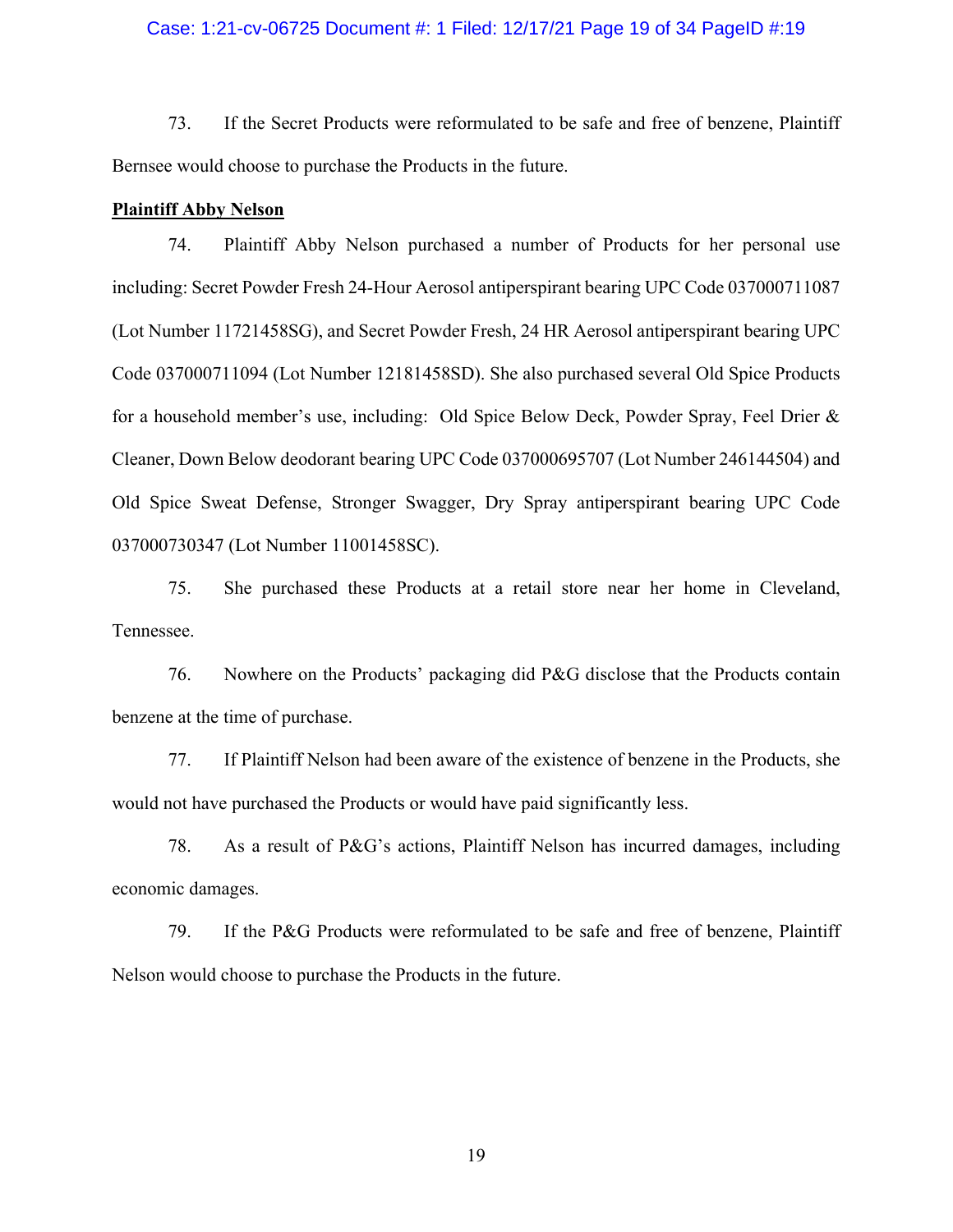# Case: 1:21-cv-06725 Document #: 1 Filed: 12/17/21 Page 20 of 34 PageID #:20

# **Plaintiff Shirley Thiele**

80. Plaintiff Shirley Thiele purchased for household use several of the Products, including: Secret Powder Fresh 24-Hour Aerosol antiperspirant bearing UPC Code 037000711087 (Lot Number 11721458SG) and Secret Cool Light & Airy Smooth Feel, Dry Spray, 48 Hour Freshness, bearing UPC Code 037000798842 (Lot Number 11091458SN). She also purchased several Old Spice Products for a household member's use, including: Old Spice Pure Sport Antiperspirant, bearing UPC Code 012044001912 (Lot Number 11671458SB).

81. She purchased these Products at a retail establishment near her home in Farmington, New Mexico.

82. Nowhere on the Products' packaging did P&G disclose that the Products contain benzene at the time of purchase.

83. If Plaintiff Thiele had been aware of the existence of benzene in the Products, she would not have purchased the Products or would have paid significantly less.

84. As a result of P&G's actions, Plaintiff Thiele has incurred damages, including economic damages.

85. If the P&G Products were reformulated to be safe and free of benzene, Plaintiff Thiele would choose to purchase the Products in the future.

# **CLASS ACTION ALLEGATIONS**

86. Plaintiffs bring this case as a class action pursuant to Federal Rule of Civil

Procedure 23 on their own behalf and as the Class representatives on behalf of the following:

**Nationwide Class:** All persons within the United States who purchased the Products within the applicable statute of limitations.

**Illinois Subclass:** All persons within the State of Illinois who purchased the Products within the applicable statute of limitations.

**Tennessee Subclass:** All persons within the State of Tennessee who purchased the Products within the applicable statute of limitations.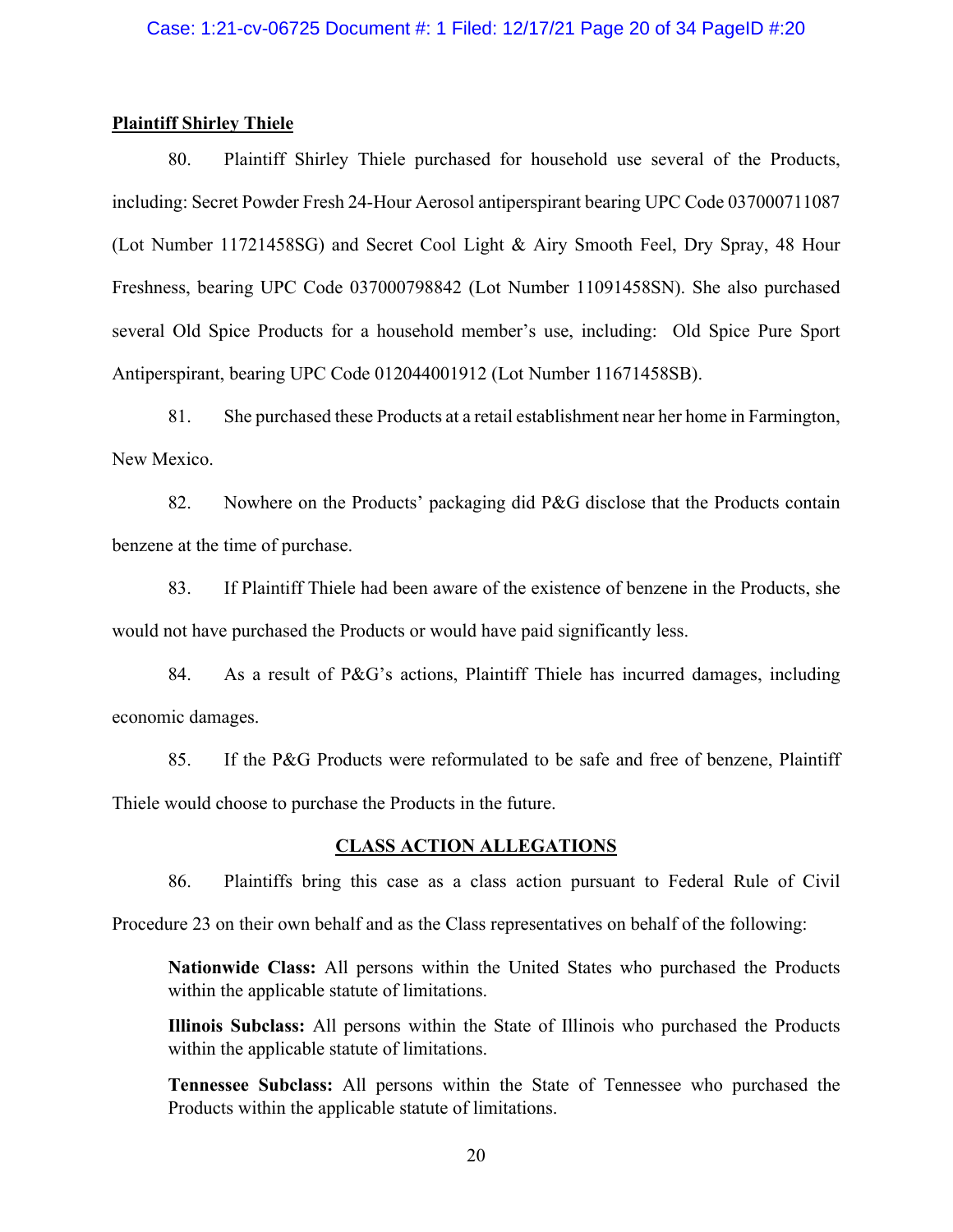# Case: 1:21-cv-06725 Document #: 1 Filed: 12/17/21 Page 21 of 34 PageID #:21

**New Mexico Subclass:** All persons within the State of New Mexico who purchased the Products within the applicable statute of limitations.

87. The Nationwide Class, Illinois Subclass, Tennessee Subclass, and New Mexico Subclass shall collectively be referred to herein as the "Classes."

88. Plaintiffs reserve the right to amend the Class definitions if further investigation and discovery indicate that the Class definitions should be narrowed, expanded, or otherwise modified.

89. Excluded from the Classes are governmental entities, P&G, its officers, directors, affiliates, legal representatives, and employees.

90. This action has been brought and may be maintained as a class action under Federal Rule of Civil Procedure 23.

91. **Numerosity** – Federal Rule of Civil Procedure 23(a)(1). This Class numbers at least in the thousands of persons. As a result, joinder of all Class members in a single action is impracticable. Class members may be informed of the pendency of this class action through a variety of means, including, but not limited to, direct mail, email, published notice, and website posting.

92. **Existence and Predominance of Common Questions of Law and Fact** – Federal Rules of Civil Procedure 23(a)(2) and 23(b)(3). There are questions of fact and law common to the Classes that predominate over any question affecting only individual members. Those questions, each of which may also be certified under Rule  $23(c)(4)$ , include without limitation:

- a. whether P&G's advertising, merchandising, and promotional materials directed to Plaintiffs were deceptive regarding the risks posed by benzene concentrations in P&G's Products;
- b. whether P&G made representations regarding the safety of the Products;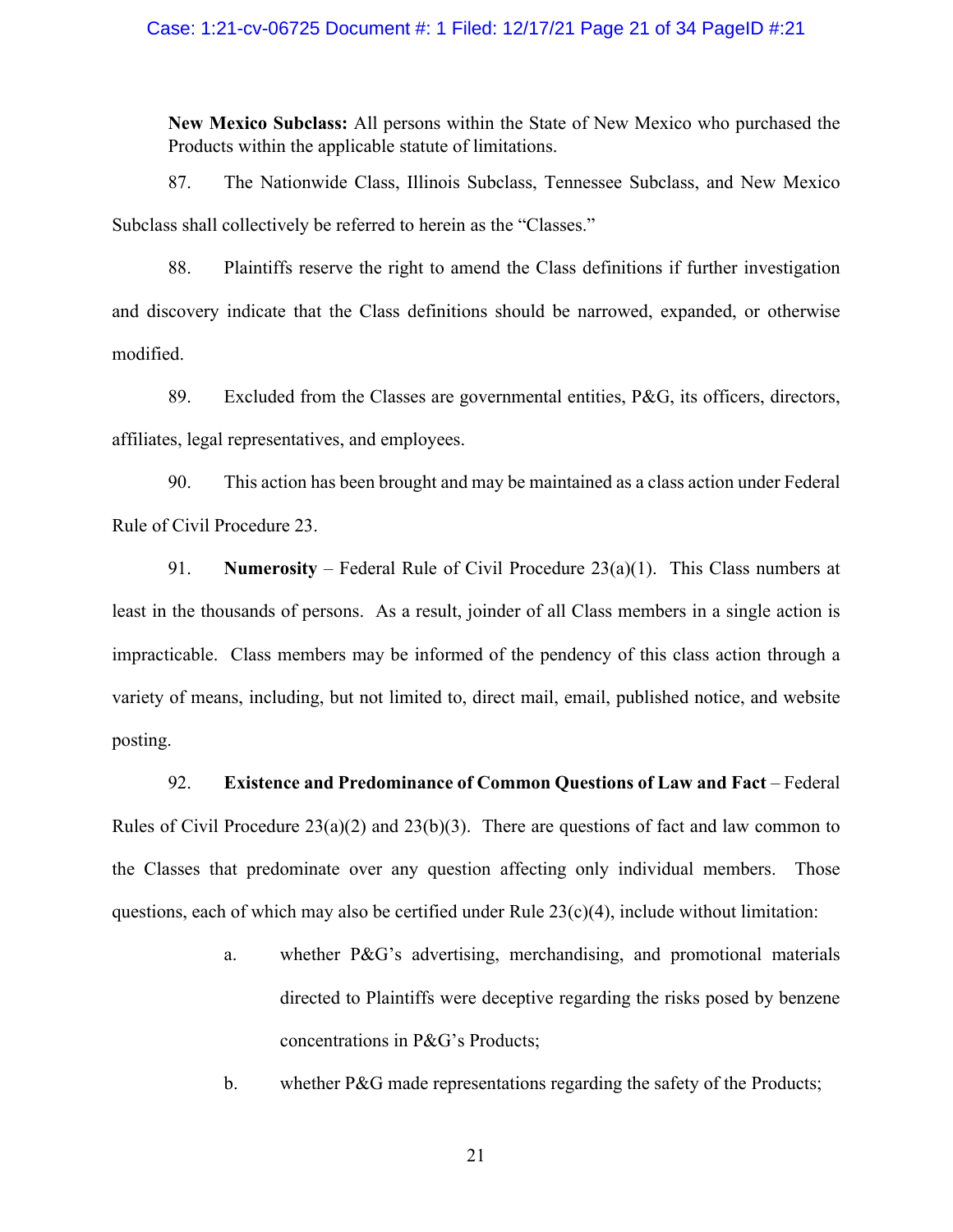- c. whether P&G omitted material information regarding the safety of the Products;
- d. whether P&G's Products were merchantable;
- e. whether P&G violated the consumer protection statutes invoked herein;
- f. whether P&G's conduct alleged herein was fraudulent;
- g. whether P&G was unjustly enriched by sales of the Products; and
- h. whether P&G's representations about the Products and the risks of benzene in the Products as expressed through its recall are adequate;
- i. whether P&G's recall of the Products is adequate and sufficiently advertised and accessible for consumers; and
- j. whether P&G must also pay statutory damages to consumers who have purchased the Products.

93. The questions set forth above predominate over any questions affecting only individual persons concerning sales of P&G's Products throughout the United States and a class action is superior with respect to considerations of consistency, economy, efficiency, fairness, and equity to other available methods for the fair and efficient adjudication of Plaintiffs' claims.

94. **Typicality** – Federal Rule of Civil Procedure 23(a)(3). Plaintiffs' claims are typical of those of the Class in that the Class members uniformly purchased P&G's Products and were subjected to P&G's uniform merchandising materials and representations at the time of purchase.

95. **Superiority** ‒ Federal Rule of Civil Procedure 23(b)(3). A class action is the appropriate method for the fair and efficient adjudication of this controversy. The presentation of separate actions by individual Class members could create a risk of inconsistent adjudications, establish incompatible standards of conduct for P&G, and/or substantially impair or impede the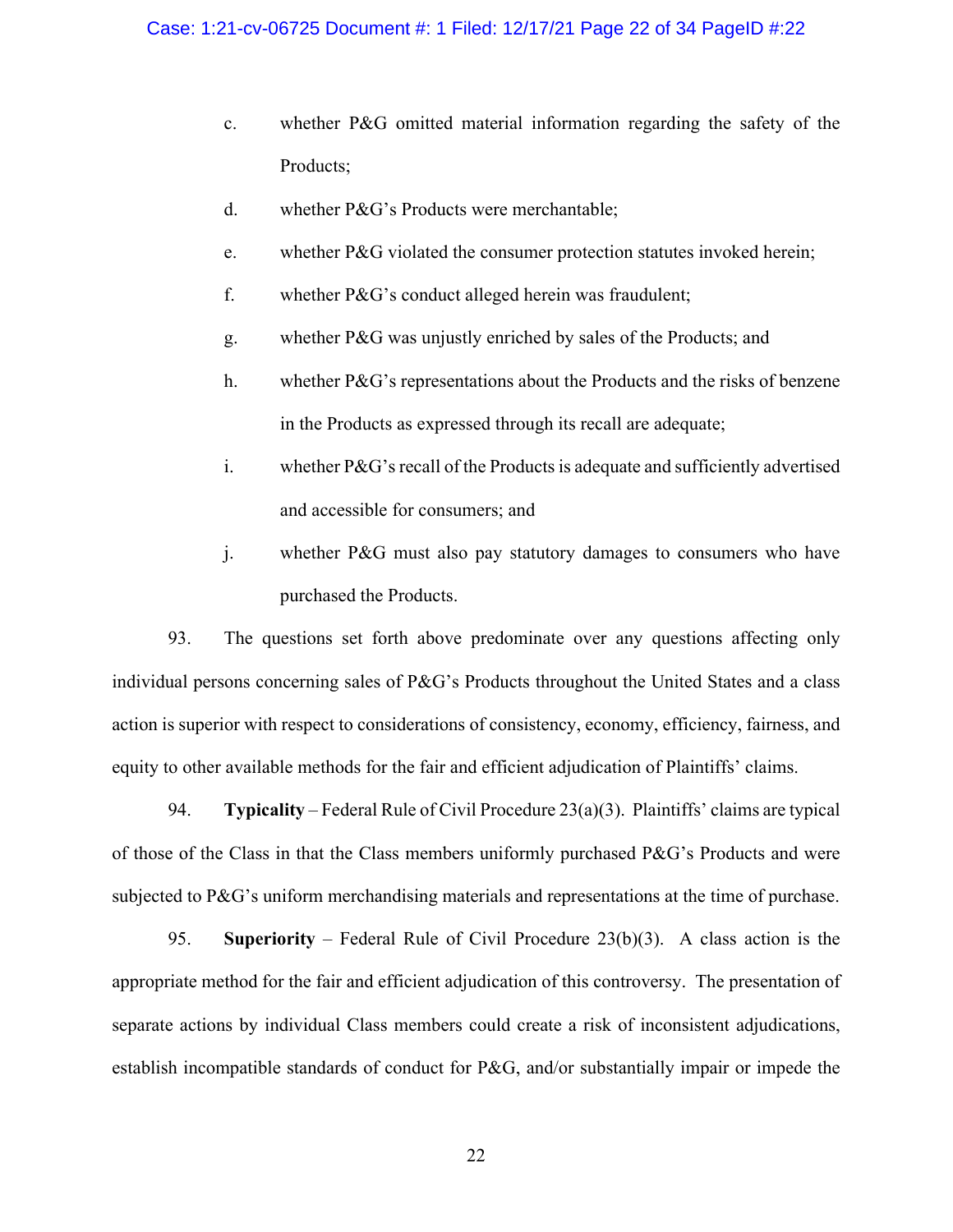# Case: 1:21-cv-06725 Document #: 1 Filed: 12/17/21 Page 23 of 34 PageID #:23

ability of Class members to protect their interests. In addition, it would be impracticable and undesirable for each member of the Class who suffered an economic loss to bring a separate action. The maintenance of separate actions would place a substantial and unnecessary burden on the courts and could result in inconsistent adjudications, while a single class action can determine, with judicial economy, the rights of all Class members.

96. **Adequacy** – Federal Rule of Civil Procedure 23(a)(4). Plaintiffs are adequate representatives of the Classes because they are members of the Class and their interests do not conflict with the interests of the Classes that they seek to represent. The interests of the members of the Class will be fairly and adequately protected by Plaintiffs and their undersigned counsel. Counsel is experienced in the litigation of civil matters, including the prosecution of consumer protection class action cases.

97. **Insufficiency of Separate Actions** – Federal Rule of Civil Procedure 23(b)(1). Absent a representative class action, members of the Classes would continue to suffer the harm described herein, for which they would have no remedy. Even if separate actions could be brought by individual consumers, the resulting multiplicity of lawsuits would cause undue burden and expense for both the Court and the litigants, as well as create a risk of inconsistent rulings and adjudications that might be dispositive of the interests of similarly situated purchasers, substantially impeding their ability to protect their interests, while establishing incompatible standards of conduct for P&G. The proposed Classes thus satisfy the requirements of Fed. R. Civ. P. 23(b)(1).

98. **Declaratory and Injunctive Relief** – Federal Rule of Civil Procedure 23(b)(2). P&G has acted or refused to act on grounds generally applicable to Plaintiffs and the other members of the Classes, thereby making appropriate final injunctive relief and declaratory relief,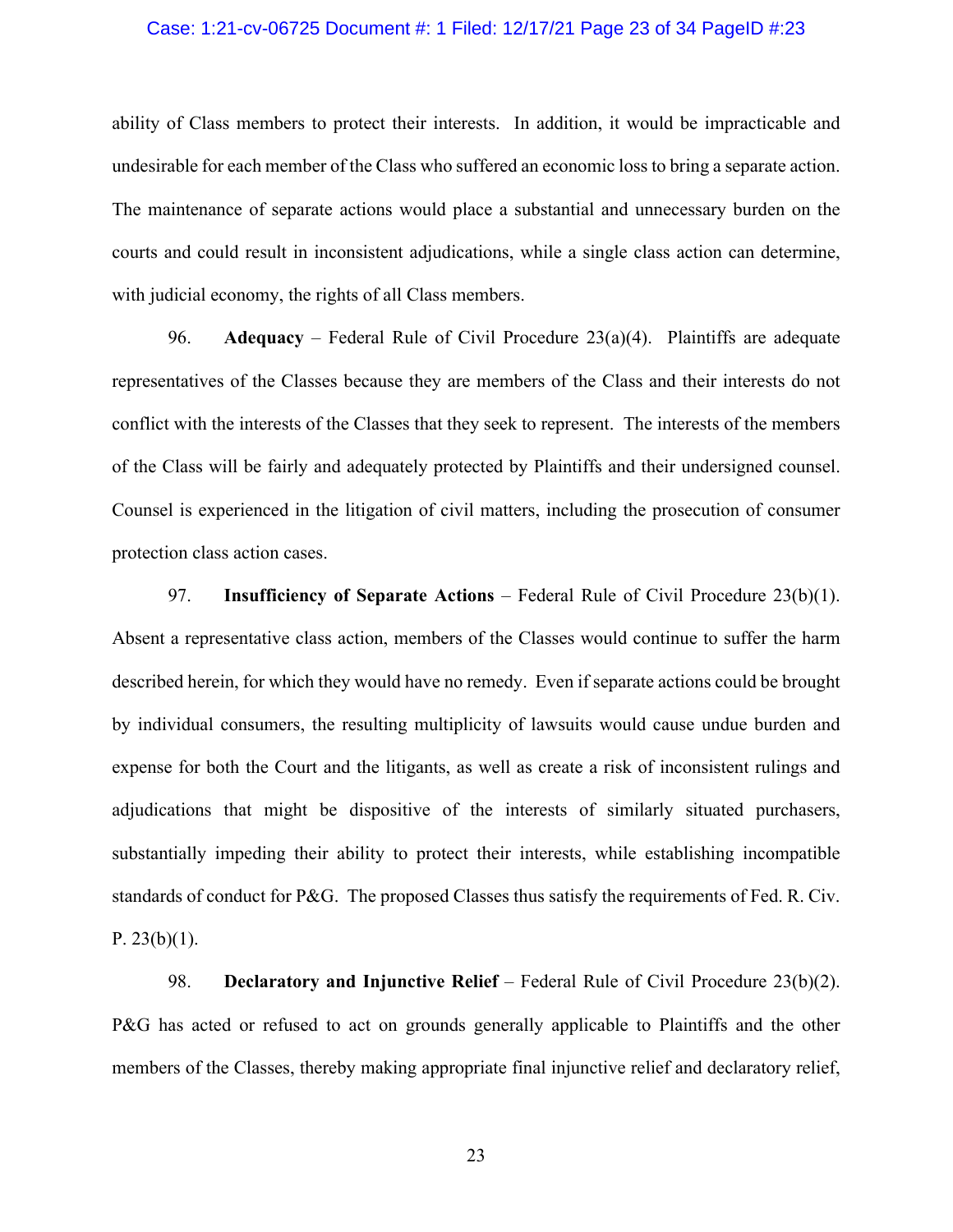# Case: 1:21-cv-06725 Document #: 1 Filed: 12/17/21 Page 24 of 34 PageID #:24

as described below, with respect to the members of the Classes as a whole. In particular, Plaintiffs seek to certify a Class to enjoin P&G from selling or otherwise distributing the Products as labeled until such time that Defendant can demonstrate to the Court's satisfaction that the Products confer the advertised benefits and are otherwise safe to use as intended.

99. Additionally, the Classes may be certified under Rule  $23(b)(1)$  and/or  $(b)(2)$ because:

- a. The prosecution of separate actions by individual members of the Classes would create a risk of inconsistent or varying adjudications with respect to individual members of the Classes that would establish incompatible standards of conduct for the P&G;
- b. The prosecution of separate actions by individual members of the Classes would create a risk of adjudications with respect to them which would, as a practical matter, be dispositive of the interests of other members of the Classes not parties to the adjudications, or substantially impair or impede their ability to protect their interests; and/or
- c. P&G has acted or refused to act on grounds generally applicable to the Classes, thereby making appropriate final and injunctive relief with respect to the members of the Classes as a whole.

# **CAUSES OF ACTION**

#### **COUNT I**

# **Breach of Express Warranty (On Behalf of the National Class and, alternatively, the Subclasses)**

100. Plaintiffs repeat and re-allege the allegations above as if set forth herein.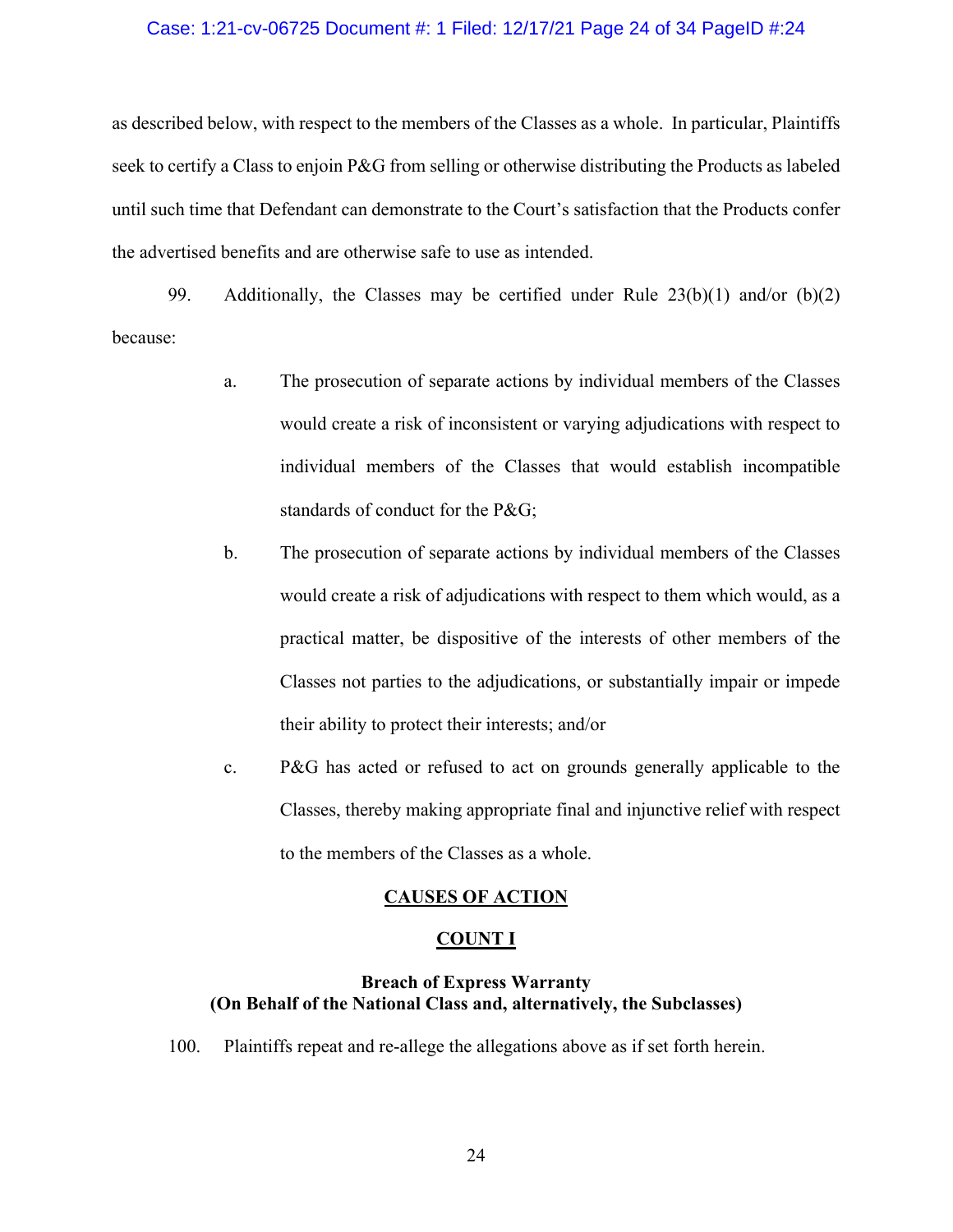# Case: 1:21-cv-06725 Document #: 1 Filed: 12/17/21 Page 25 of 34 PageID #:25

101. Plaintiffs, and each member of the National Class, formed a contract with Defendant at the time Plaintiffs and each member of the National Class purchased the Products.

102. The terms of the contract include the promises and affirmations of fact made by Defendant on the Products' packaging and through marketing and advertising, as described above.

103. This labeling, marketing, and advertising constitute express warranties and became part of the basis of the bargain and are part of the standardized contract between Plaintiffs and the members of the National Class and Defendant.

104. As set forth above, Defendant purports through its advertising, labeling, marketing, and packaging, to create an express warranty that the Product is safe for its intended use.

105. Plaintiffs and the members of the National Class performed all conditions precedent to Defendant's liability under this contract when they purchased the Products.

106. Defendant breached express warranties about the Products and their qualities because Defendant's Product contained the harmful chemical benzene at the time of purchase and the Products did not conform to Defendant's affirmations and promises described above.

107. Plaintiffs and each of the members of the National Class would not have purchased the Products had they known the true nature of the harmful chemicals in the Product.

108. As a result of Defendant's breach of warranty, Plaintiffs and each Class Member suffered and continue to suffer financial damage and injury, and are entitled to all damages, in addition to costs, interest and fees, including attorneys' fees, as allowed by law.

#### **COUNT II**

# **Breach of Implied Warranty (On Behalf of the National Class and, alternatively, the Subclasses)**

109. Plaintiffs repeat and re-allege the allegations above as if set forth herein.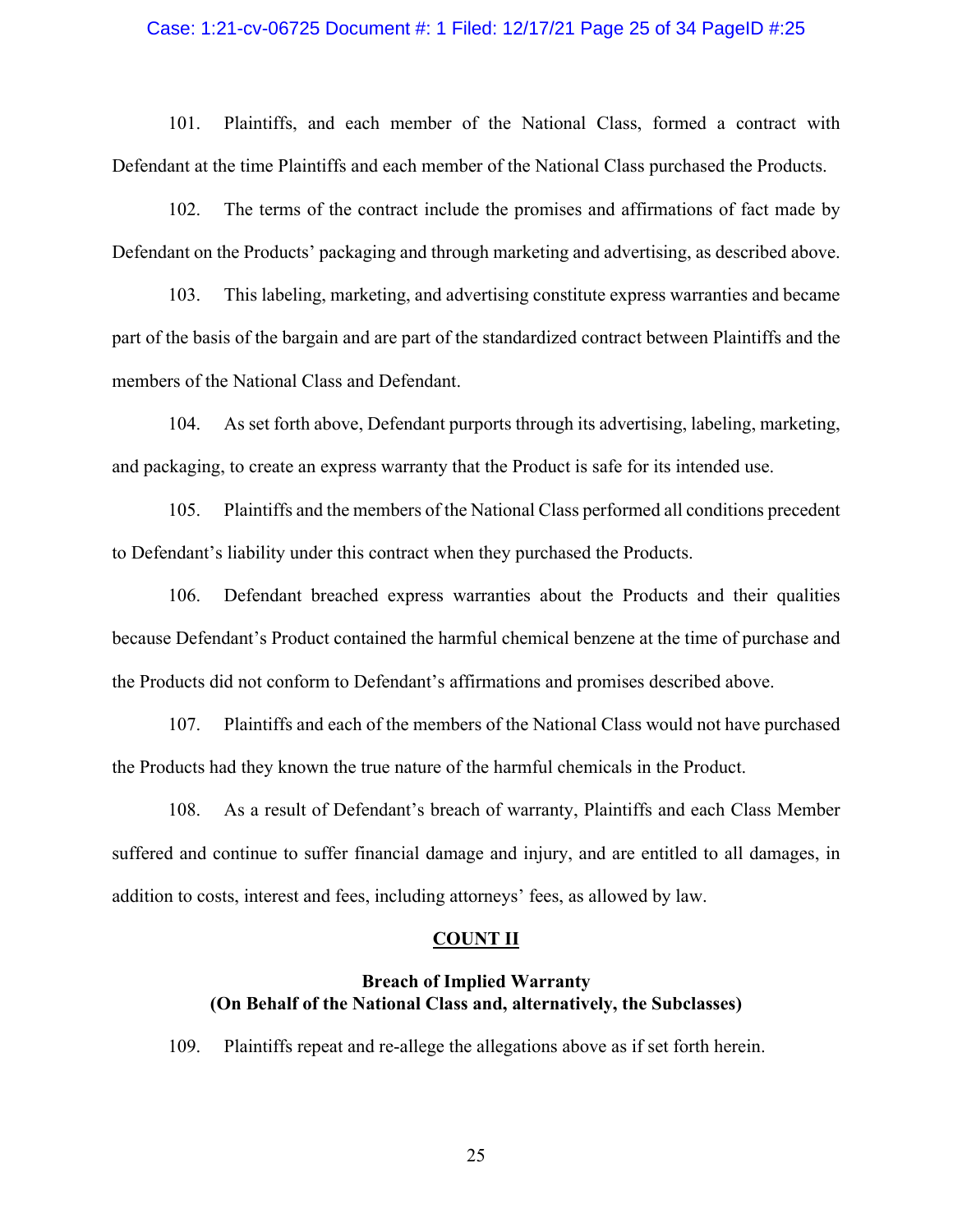# Case: 1:21-cv-06725 Document #: 1 Filed: 12/17/21 Page 26 of 34 PageID #:26

110. P&G is a merchant and was at all relevant times involved in the manufacturing, distributing, warranting, and/or selling of the Products.

111. The Products are "goods" under the relevant laws and P&G knew or had reason to know of the specific use for which the Products, as goods, were purchased.

112. P&G entered into agreements with retailers to sell its Products to be used by Plaintiffs and Class Members for personal use.

113. The implied warranty of merchantability included with the sale of each Product means that P&G guaranteed that the Products would be fit for the ordinary purposes for which deodorants and antiperspirants are used and sold, and were not otherwise injurious to consumers. The implied warranty of merchantability is part of the basis for the benefit of the bargain between P&G, and Plaintiffs and the Class Members.

114. P&G breached the implied warranty of merchantability because the Products are not fit for their ordinary purpose of providing reasonably reliable and safe use for preventing or masking body odor because the Products contain benzene, a known and dangerous carcinogen. Therefore, the Products are not fit for their particular purpose of safely preventing or masking body odor.

115. P&G's warranty expressly applies to the purchaser of the Products, creating privity between P&G and Plaintiffs and Class Members.

116. However, Privity is not required because Plaintiffs and Class Members are the intended beneficiaries of P&G's warranties and its sale through retailers. P&G's retailers were not intended to be the ultimate consumers of the Products and have no rights under the warranty agreements. P&G's warranties were designed for and intended to benefit the consumer only, including Plaintiffs and Class Members.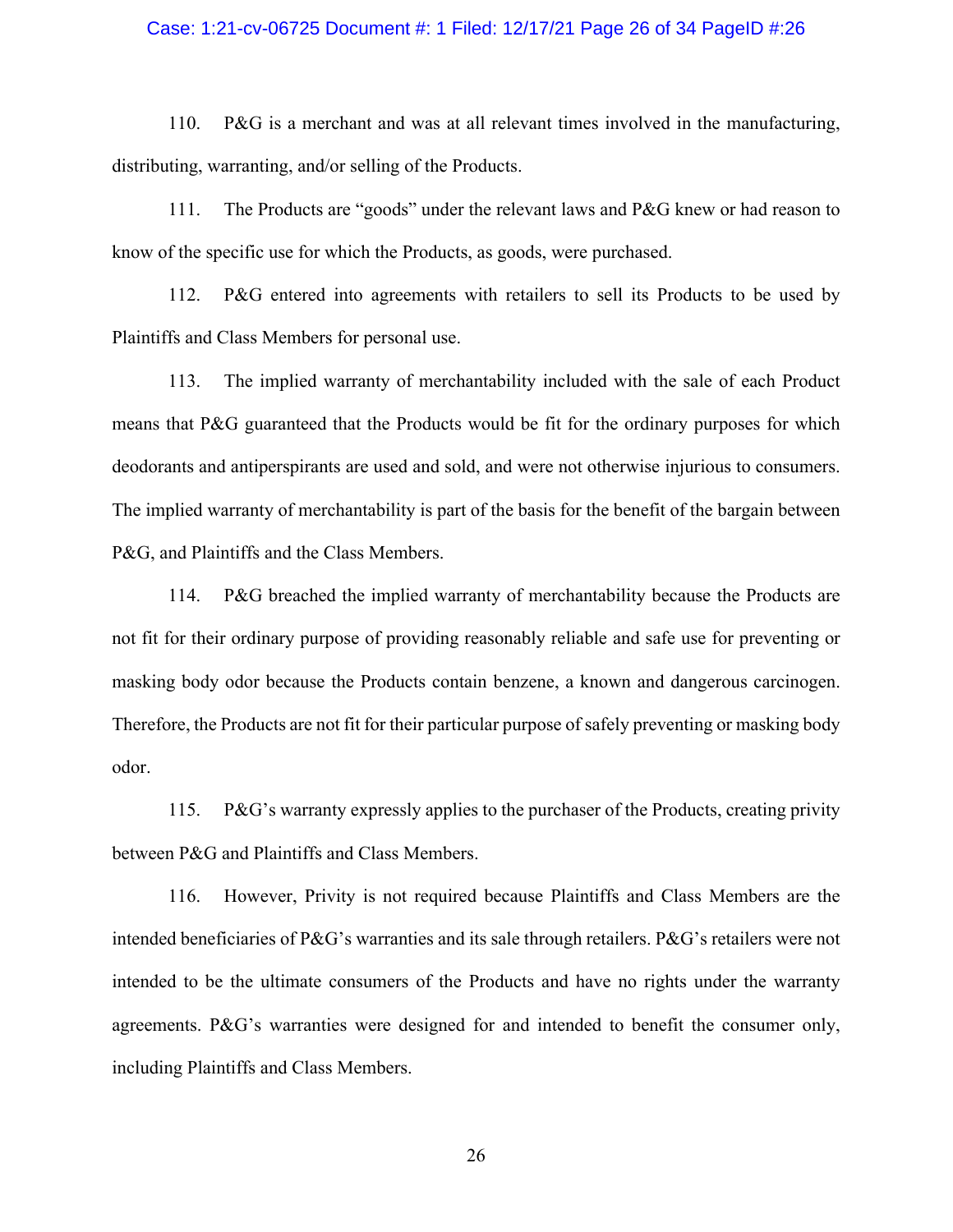# Case: 1:21-cv-06725 Document #: 1 Filed: 12/17/21 Page 27 of 34 PageID #:27

117. P&G has been provided sufficient notice of its breaches of implied warranties associated with the Products. P&G was put on constructive notice of its breach through its review of consumer complaints and other reports, including the Valisure testing report discussed throughout this complaint, and upon information and belief through its own product testing.

118. Had Plaintiffs, Class Members, and the consuming public known that the Products were contaminated with benzene, they would not have purchased the Products or would have paid less for them.

119. As a direct and proximate result of the foregoing, Plaintiffs and Class Members suffered and continue to suffer financial damage and injury, and are entitled to all damages, in addition to costs, interest and fees, including attorneys' fees, as allowed by law.

# **COUNT III**

# **Fraudulent Concealment (On Behalf of the Nationwide Class, or alternatively, on behalf of the Subclasses)**

120. Plaintiffs repeat and re-allege the allegations above as if set forth herein.

121. Plaintiffs bring this claim against P&G, on behalf of themselves and the other members of the Nationwide Class, and, alternatively, the individual State subclasses as defined above (the "Subclasses") (collectively, the "Classes").

122. P&G had a duty to disclose material facts to Plaintiffs and the Classes given their relationship as contracting parties and intended users of the Products. P&G also had a duty to disclose material facts to Plaintiffs and the Classes, namely that it was in fact manufacturing, distributing, and selling harmful products unfit for human use, because P&G had superior knowledge such that the transactions without the disclosure were rendered inherently unfair.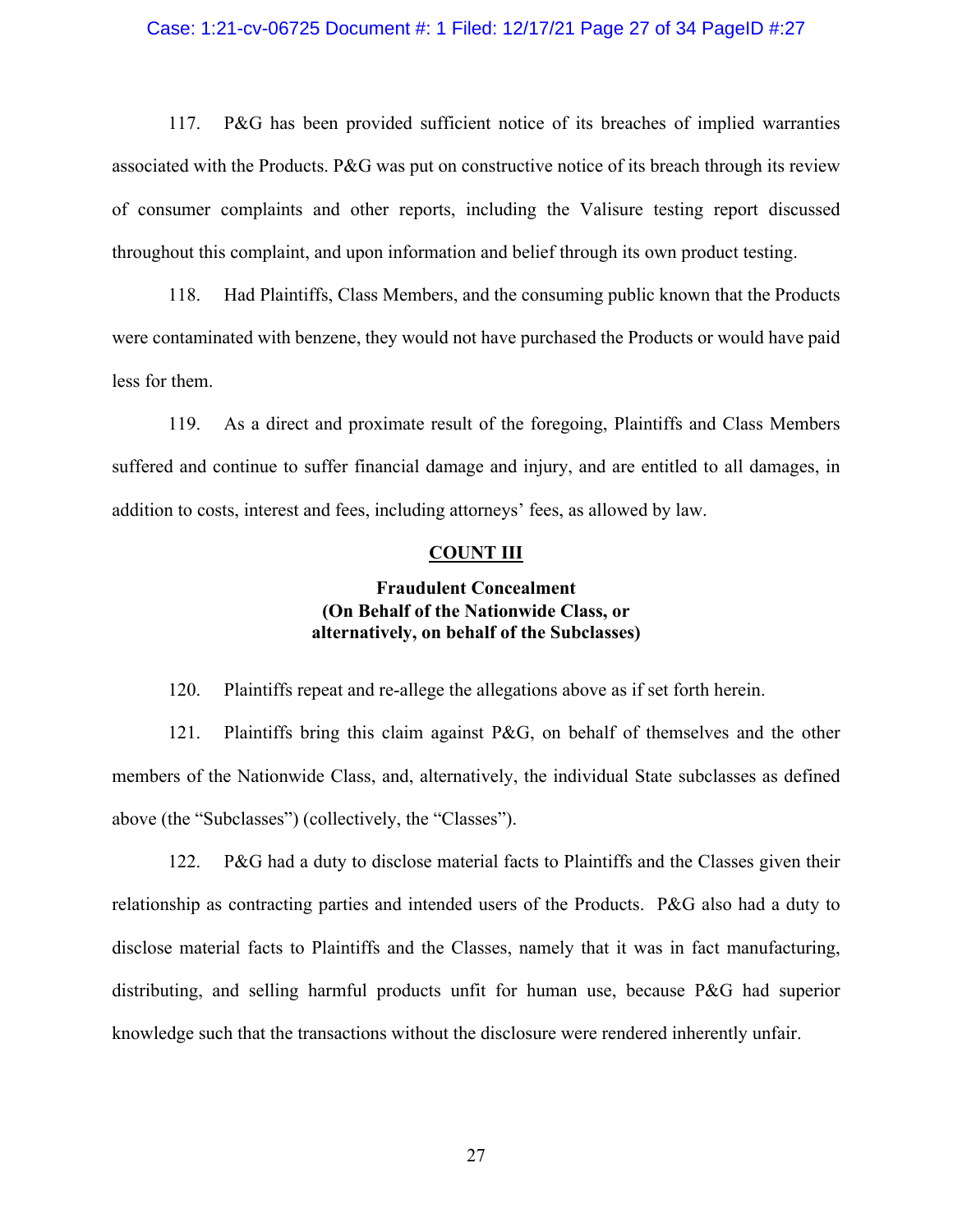# Case: 1:21-cv-06725 Document #: 1 Filed: 12/17/21 Page 28 of 34 PageID #:28

123. P&G possessed knowledge of these material facts. Since at least mid-2020, numerous recalls put P&G on notice that adulterated and misbranded products were being investigated for contamination with carcinogens, including benzene. Further, benzene is not unavoidable in the manufacture of deodorants.

124. During this time, Plaintiffs, and members of the Classes, were using the Products without knowing they contained dangerous levels of benzene.

125. P&G failed to discharge its duty to disclose these materials facts.

126. In so failing to disclose these material facts to Plaintiffs and the Classes, P&G intended to hide from Plaintiffs and the Classes that they were purchasing and using on their bodies Products with harmful defects that were unfit for human use, and thus acted with scienter and/or an intent to defraud.

127. Plaintiffs and the Classes reasonably relied on P&G's failure to disclose and silence insofar as they would not have purchased the defective Products manufactured and sold by P&G had they known they contained unsafe levels of benzene.

128. As a direct and proximate cause of P&G's fraudulent concealment, Plaintiffs, and the Classes, suffered damages in the amount of monies paid for the defective Products.

129. As a result of P&G's willful and malicious conduct, punitive damages are warranted.

#### **COUNT IV**

# **Unjust Enrichment (On Behalf of the Nationwide Class)**

130. Plaintiffs incorporate the allegations set forth above as if set forth fully herein.

131. Plaintiffs, and the other members of the Nationwide Class, conferred benefits on P&G in the form of monies paid to purchase P&G's defective and worthless Products.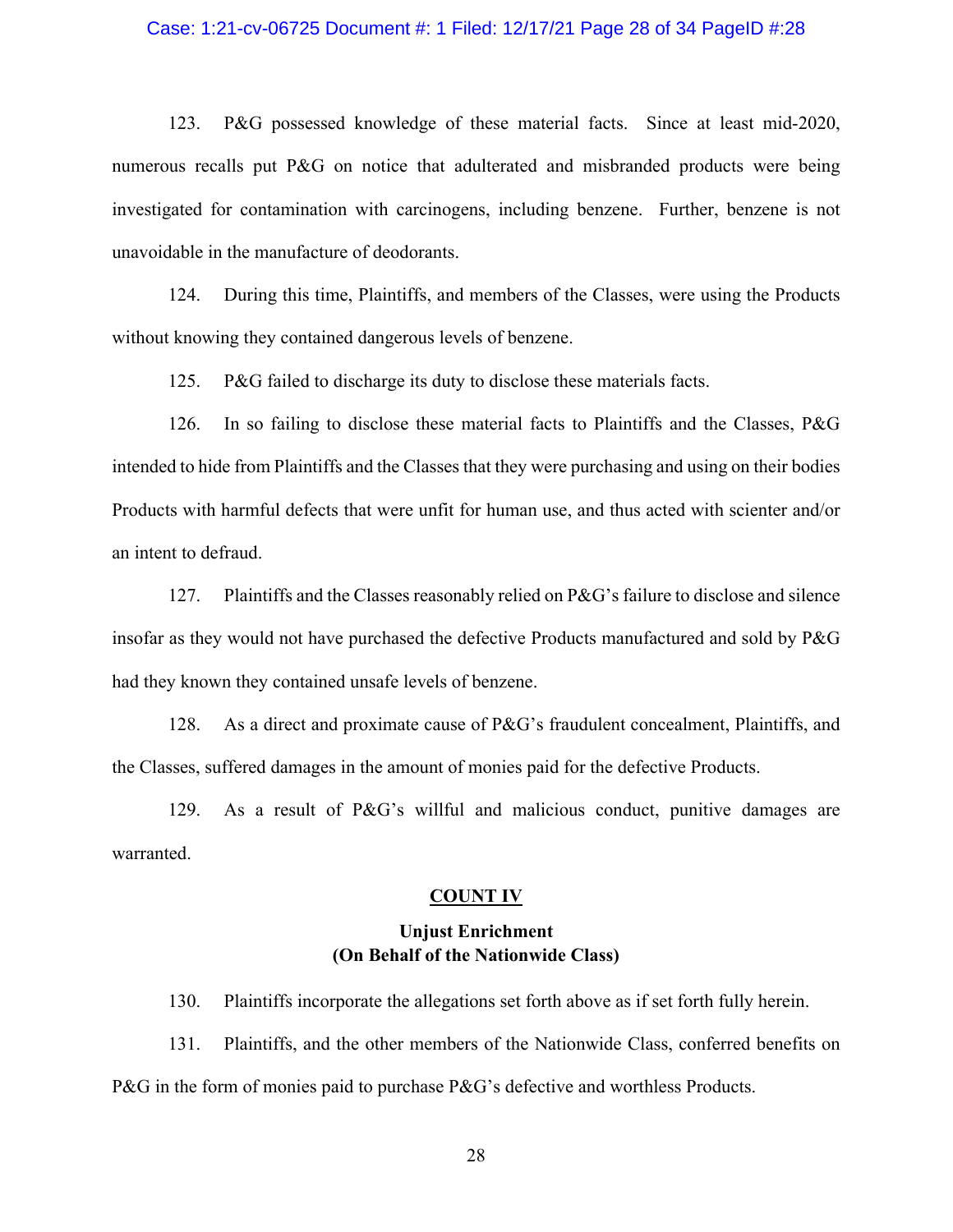#### Case: 1:21-cv-06725 Document #: 1 Filed: 12/17/21 Page 29 of 34 PageID #:29

132. P&G voluntarily accepted and retained this benefit.

133. Because this benefit was obtained unlawfully, namely by selling and accepting compensation for products unfit for human use, it would be unjust and inequitable for P&G to retain the benefit without paying the value thereof.

134. P&G received benefits in the form of revenues from purchases of the Products to the detriment of Plaintiffs, and the other members of the Nationwide Class, because Plaintiffs, and members of the Nationwide Class, purchased mislabeled products that were not what they bargained for and were not safe and effective, as claimed.

135. P&G was unjustly enriched in retaining the revenues derived from the purchases of the Products by Plaintiffs and the other members of the Nationwide Class. Retention of those monies under these circumstances is unjust and inequitable because P&G's labeling of the Products was misleading to consumers, which caused injuries to Plaintiffs, and members of the Nationwide Class, because they would have not purchased the Products had they known the true facts.

136. Because P&G's retention of the non-gratuitous benefits conferred on them by Plaintiffs and members of the Nationwide Class is unjust and inequitable, P&G must pay restitution to Plaintiffs and members of the Nationwide Class for its unjust enrichment, as ordered by the Court.

#### **COUNT V**

# **Violation of the Illinois Consumer Fraud Act (On Behalf of the Illinois Subclass)**

137. Plaintiff Bernsee incorporates the allegations set forth in the preceding paragraphs as though set forth fully herein.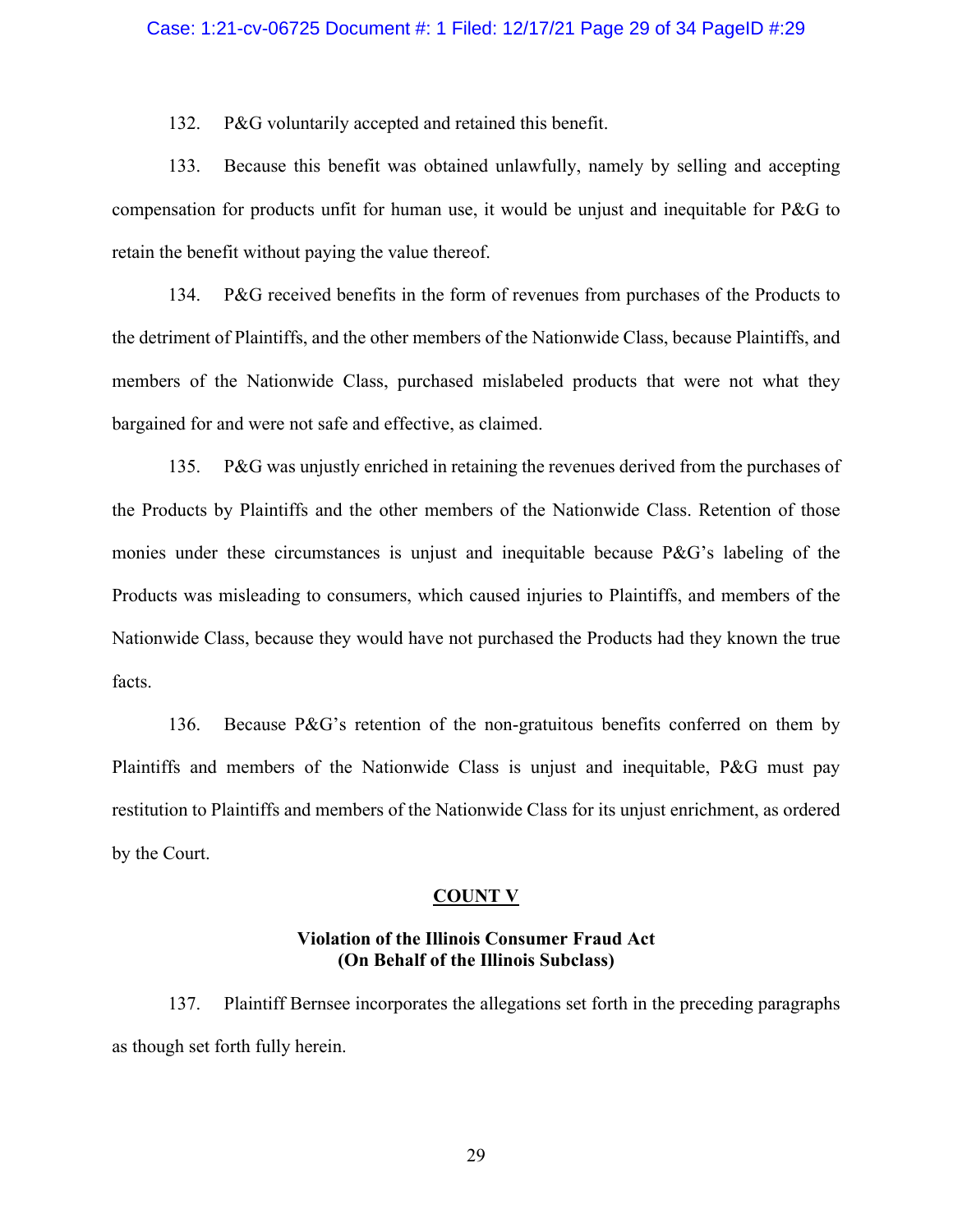#### Case: 1:21-cv-06725 Document #: 1 Filed: 12/17/21 Page 30 of 34 PageID #:30

138. The Illinois Consumer Fraud and Deceptive Business Practices Act (the "ICFA"), 815 Ill. Comp. Stat. 505/1, et seq., prohibits the use of unfair or deceptive business practices in the conduct of trade or commerce. The ICFA is to be liberally construed to effectuate its purpose.

139. Plaintiff Bernsee, and other members of the Illinois Subclass, as purchasers of the Products, are consumers within the meaning of the ICFA given that P&G's business activities involve trade or commerce, are addressed to the market, and otherwise implicate consumer protection concerns.

140. P&G's conduct in misrepresenting the benefits of its Products constitute the act, use, and employment of deception, fraud, false pretenses, false promises, misrepresentation, and unfair practices in the conduct of P&G's trade or commerce.

141. P&G also knowingly concealed, suppressed, and consciously omitted material facts to Plaintiff Bernsee, and other members of the Illinois Subclass, knowing that consumers would rely on the advertisements, packaging, and P&G's uniform representations to purchase the Products.

142. Once the defect in the Products and its tendency to cause cancer in humans became apparent to P&G, consumers (Plaintiff Bernsee and other members of the Illinois Subclass) were entitled to disclosure of that fact because a significant risk of P&G's Products potentially being adulterated with and containing harmful levels of benzene, a human carcinogen, would be a material fact in a consumer's decision-making process, and, without P&G's disclosure, consumers would not necessarily know that there is such a risk.

143. P&G intended that Plaintiff Bernsee, and the Illinois Subclass, would rely on the continued deception by purchasing the Products, unaware of the material facts and omissions described above. P&G knew that its customers would continue to rely on its representations that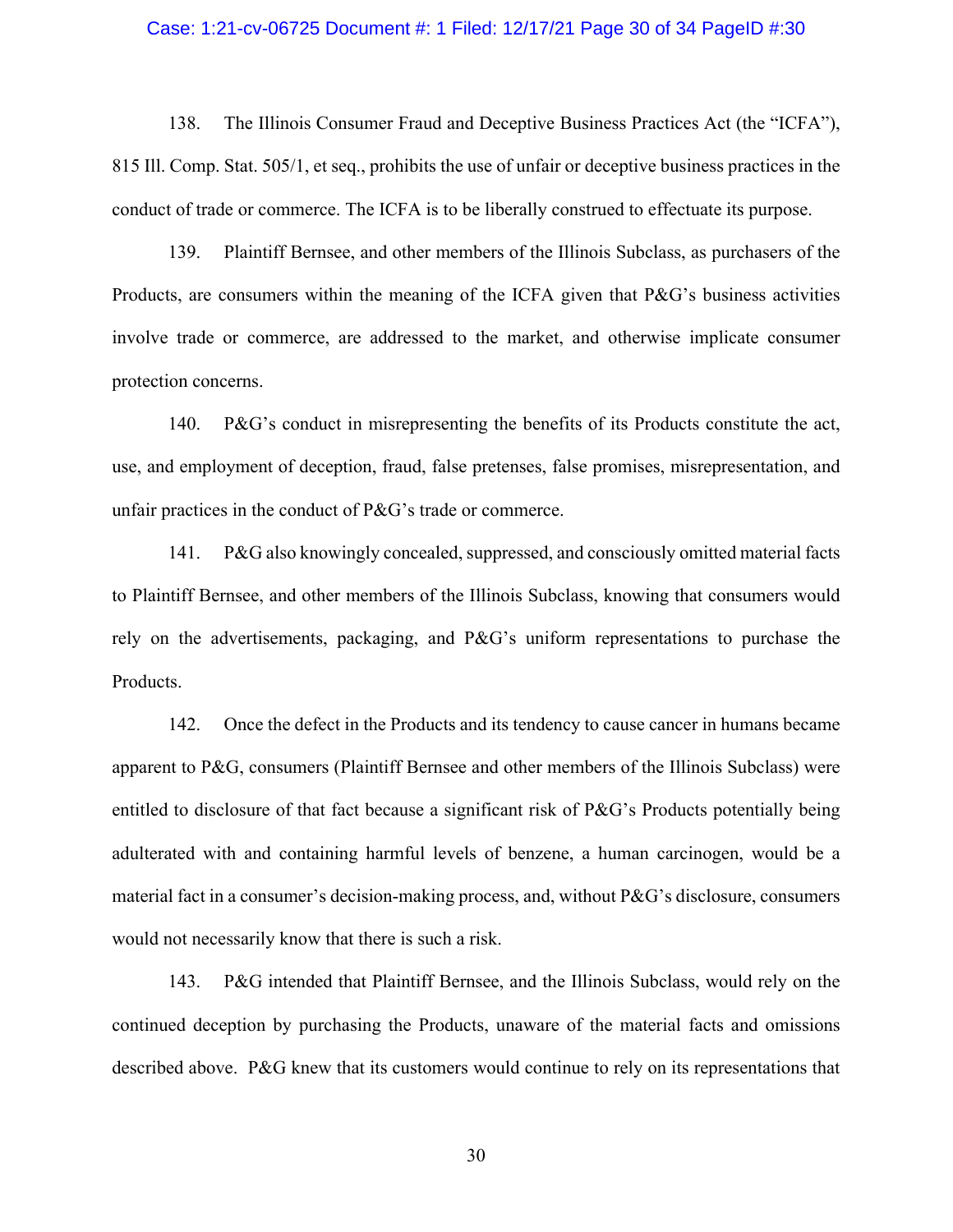# Case: 1:21-cv-06725 Document #: 1 Filed: 12/17/21 Page 31 of 34 PageID #:31

the ingredients in its Products were safe and effective and were not adulterated with benzene and knew that consumers would continue to rely upon its silence as to any known risk of the presence of a carcinogenic and toxic chemical impurity, as evidence that the Products were safe. This conduct constitutes consumer fraud within the meaning of the ICFA.

144. P&G's material non-disclosure set forth above constitutes an unconscionable commercial practice, deception, fraud, false promise, misrepresentation, and/or omission of material facts as to the nature of the goods, in violation of the ICFA.

145. Plaintiff Bernsee, and the other members of the Illinois Subclass, suffered damages as a proximate result of the unfair acts or practices of P&G alleged herein. P&G's misrepresentations and/or omissions of material fact were done knowingly, intentionally, willfully, or with reckless disregard for the consequences of its actions.

146. Plaintiff Bernsee, and other members of the Illinois Subclass, would not have purchased the Products but for the promised benefits and concealment of any risk of harm because the Products as sold had no intrinsic value to them.

147. P&G knowingly accepted the benefits of its deception and improper conduct in the form of profits from the increased sale of the Products.

148. As a proximate result of the above-described violations of the ICFA, Plaintiff Bernsee and other members of the Subclass: (a) purchased and used the Products when they would not otherwise have done so; (b) suffered economic losses consisting of the cost of purchasing the Products; and (c) suffered and/or will suffer additional economic losses in repairing and restoring the damage caused by the Products.

149. P&G's conduct showed malice, motive, and the reckless disregard of the truth such that an award of punitive damages is appropriate.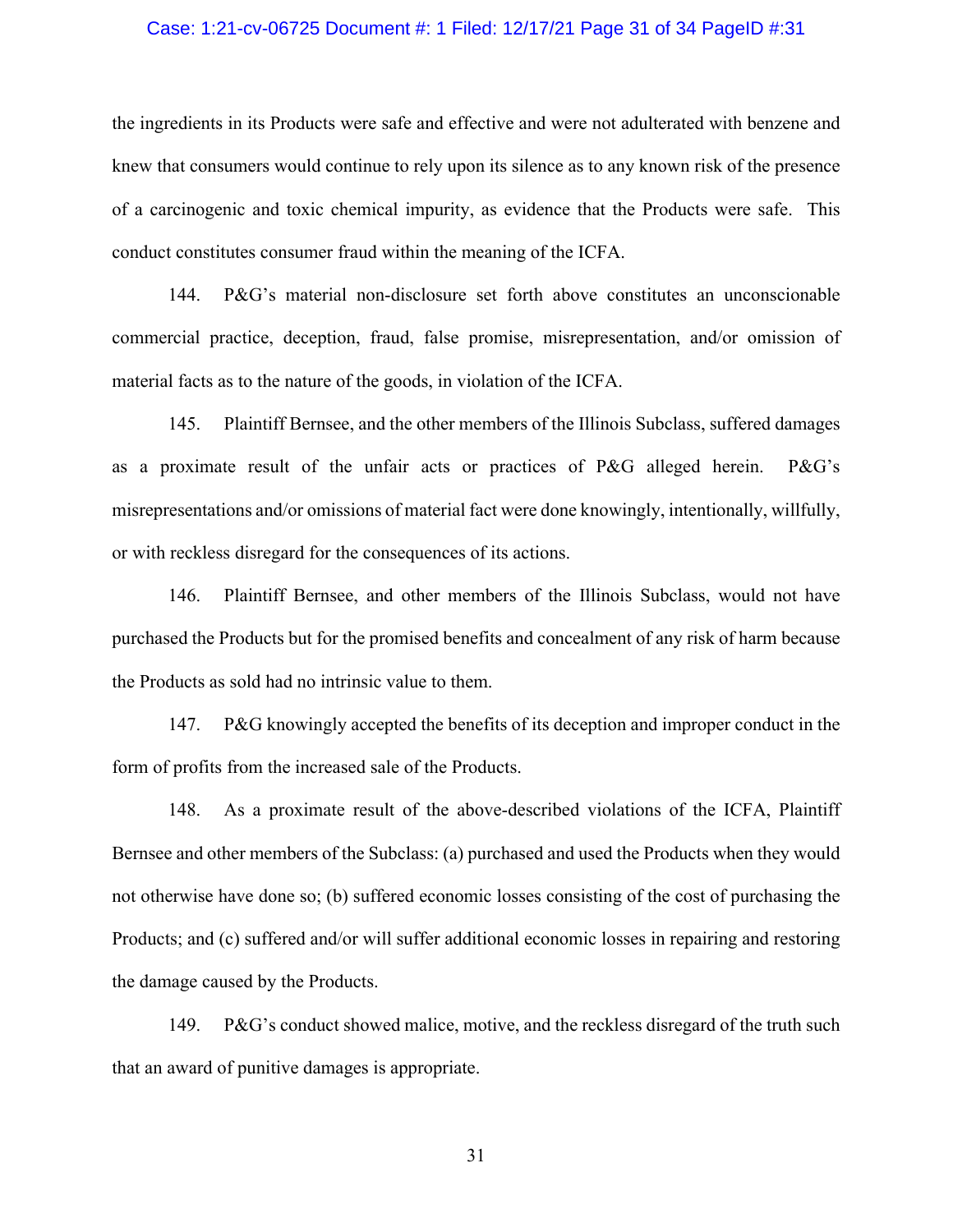Case: 1:21-cv-06725 Document #: 1 Filed: 12/17/21 Page 32 of 34 PageID #:32

150. Plaintiff Bernsee also seeks to enjoin P&G's ongoing deceptive practices relating to its claims on the Products' labels and advertising, its representations about the risks of benzene through its website, advertising, and customer service related to the recall.

#### **COUNT VI**

# **Violation of the New Mexico Unfair Practices Act, N.M. Stat. Ann. §§ 57-12-2,** *et seq***. (On behalf of the New Mexico Subclass)**

151. Plaintiff Shirley Thiele, individually and on behalf of the New Mexico Subclass, repeats all previous allegations, as if fully alleged herein.

152. P&G is a "person" as meant by N.M. Stat. Ann. § 57-12-2.

153. P&G was engaged in "trade" and "commerce" as meant by N.M. Stat. Ann. § 57- 12-2(C) when engaging in the conduct alleged.

154. The New Mexico Unfair Practices Act, N.M. Stat. Ann. §§ 57-12-2, et seq., prohibits both unfair or deceptive trade practices and unconscionable trade practices in the conduct of any trade or commerce.

155. P&G engaged in unconscionable, unfair, and deceptive acts and practices in connection with the sale of goods or services in the regular course of its trade or commerce, including the following: knowingly representing that goods and services have characteristics, benefits, or qualities that they do not have, in violation of N.M. Stat. Ann. § 57-12-2(D)(5); knowingly representing that goods and services are of a particular standard or quality when they are of another in violation of N.M. Stat. Ann. § 57-12-2(D)(7); knowingly using exaggeration, innuendo, or ambiguity as to a material fact or failing to state a material fact where doing so deceives or tends to deceive in violation of N.M. Stat. Ann. § 57-12-2(D)(14); taking advantage of the lack of knowledge, experience, or capacity of its consumers to a grossly unfair degree to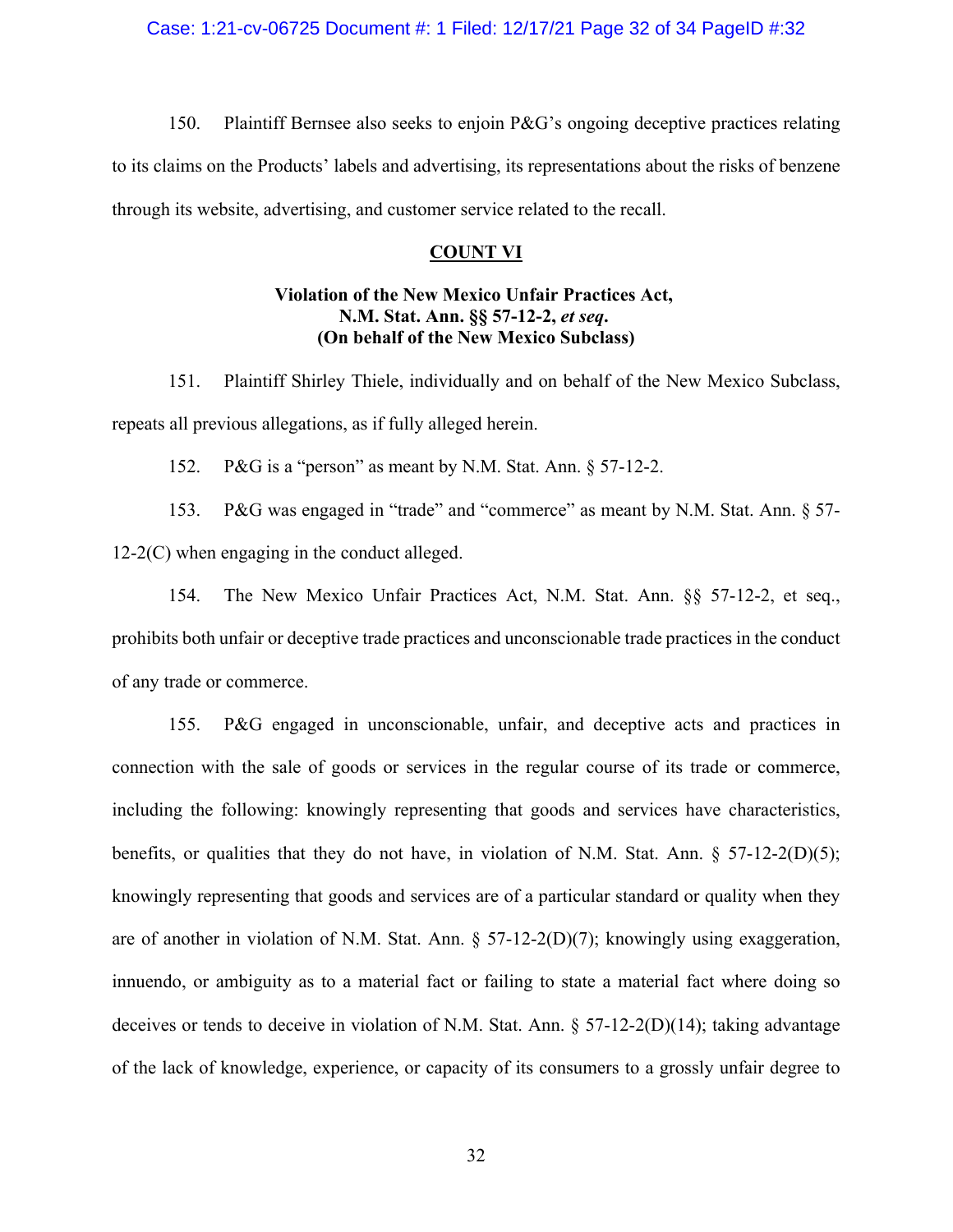# Case: 1:21-cv-06725 Document #: 1 Filed: 12/17/21 Page 33 of 34 PageID #:33

Plaintiff Thiele and Subclass members' detriment in violation of N.M. Stat. Ann. § 57-2-12(E)(1); and performing these acts and practices in a way that results in a gross disparity between the value received by Plaintiff Thiele and Subclass members and the price paid, to their detriment, in violation of N.M. Stat. Ann. § 57-2-12(E)(2).

156. P&G's representations and omissions were material because they were likely to deceive reasonable consumers.

157. As a direct and proximate result of P&G's deceptive acts and practices, Plaintiff and Subclass members have suffered and will continue to suffer injury, ascertainable losses of money or property, and monetary and non-monetary damages, including from not receiving the benefit of their bargain in purchasing the Products.

158. Plaintiff Thiele and Subclass members seek all monetary and non-monetary relief allowed by law, including injunctive relief, actual damages or statutory damages of \$100 (whichever is greater), treble damages or statutory damages of \$300 (whichever is greater), and reasonable attorneys' fees and costs.

# **PRAYER FOR RELIEF**

WHEREFORE, Plaintiffs, individually and on behalf of the other members of the Classes and Subclasses alleged herein, respectfully request that the Court enter judgment in their favor and against P&G as follows:

- A. For an order certifying the Classes under Rule 23 of the Federal Rules of Civil Procedure and naming Plaintiffs as the representatives for the Classes and Plaintiffs' attorneys as Class Counsel;
- B. For an order declaring the P&G's conduct violates the causes of action referenced herein;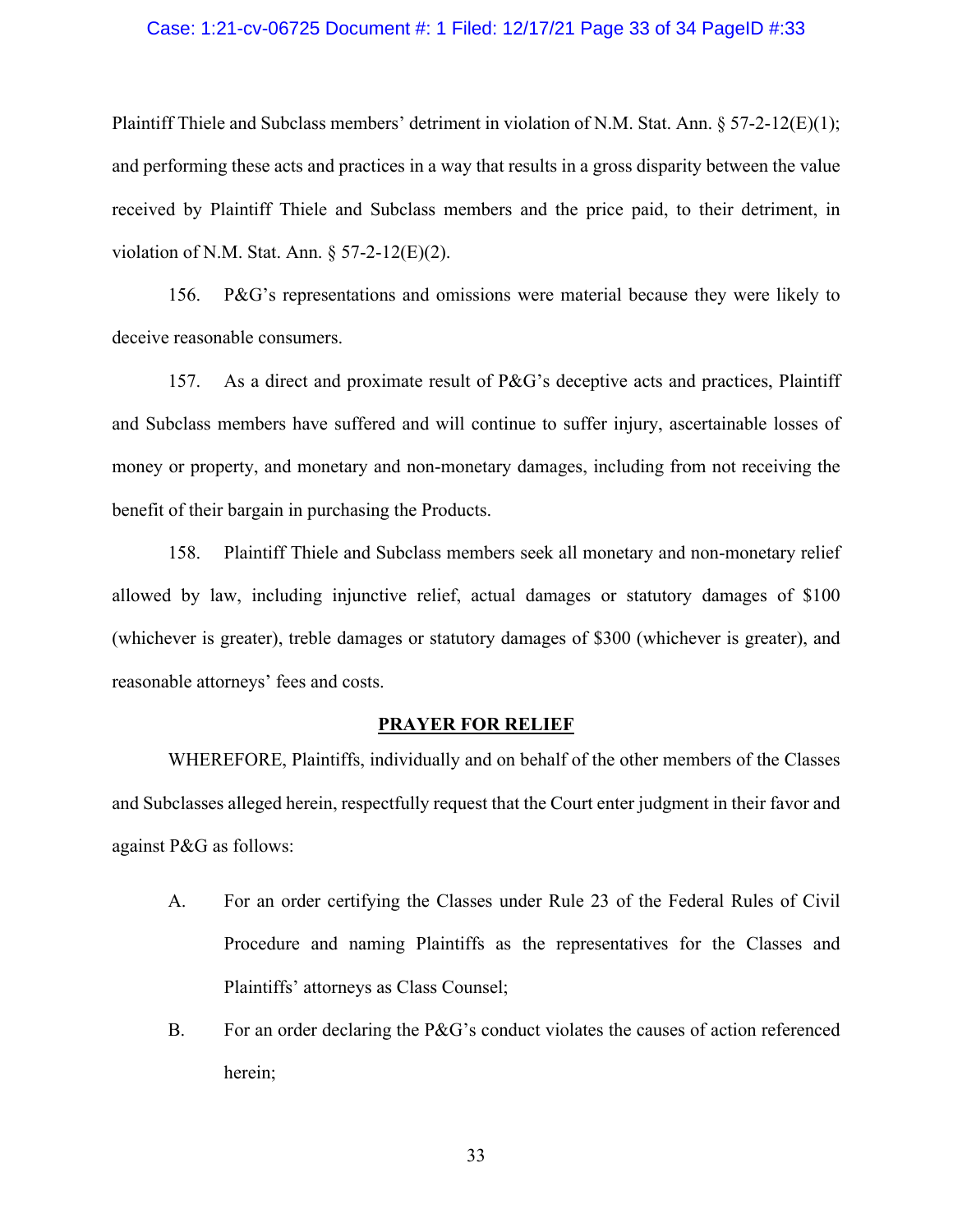- C. For an order finding in favor of Plaintiffs and the Classes on all counts asserted herein;
- D. For compensatory, statutory, and punitive damages in amounts to be determined by the Court and/or jury;
- E. For prejudgment interest on all amounts awarded;
- F. For an order of restitution and all other forms of equitable monetary relief;
- G. For injunctive relief as pleaded or as the Court may deem proper; and
- H. For an order awarding Plaintiffs and the Classes their reasonable attorneys' fees and expenses and costs of suit.

# **DEMAND FOR JURY TRIAL**

Pursuant to Federal Rule of Civil Procedure 38(b), Plaintiffs demand a trial by jury of any

and all claims in this Complaint and of any and all issues in this action so triable as of right.

Dated: December 17, 2021 Respectfully Submitted,

By: *s/ Gary M. Klinger*  Gary M. Klinger **MASON LIETZ & KLINGER LLP** 227 W. Monroe Street, Ste. 2100 Chicago, IL 60606 Tel: (202) 640-1160 / Fax: (202) 429-2294 [gklinger@masonllp.com](mailto:gklinger@masonllp.com)

Gary E. Mason\* David K. Lietz\* **MASON LIETZ & KLINGER LLP** 5101 Wisconsin Ave. NW Ste. 305 Washington DC 20016 Tel: (202) 640-1160 / Fax: (202) 429-2294 gmason@masonllp.com dlietz@masonllp.com

*Attorneys for Plaintiffs and the Classes \*PHV Applications to Follow*